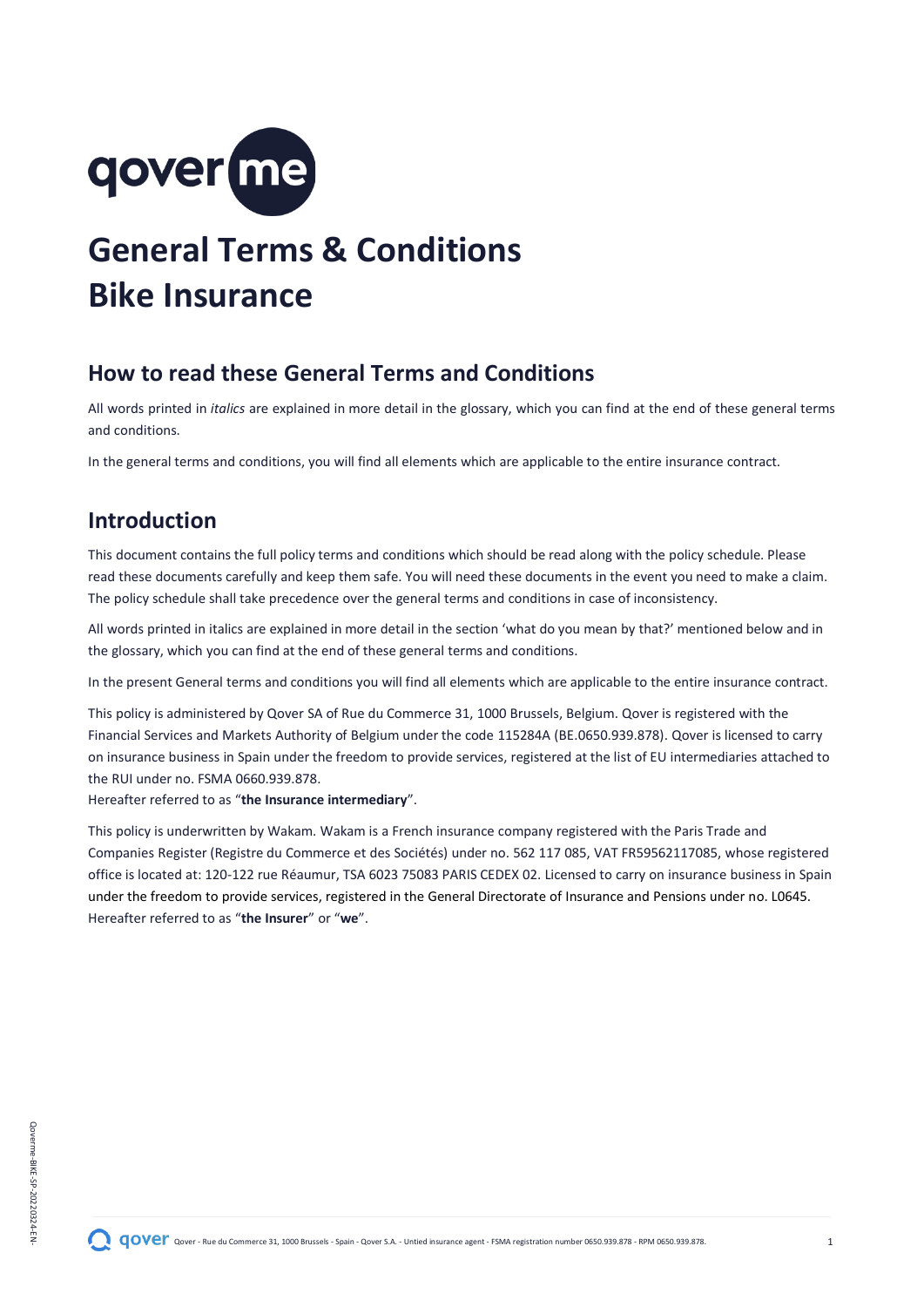# <span id="page-1-0"></span>**What do we mean by that?**

# **YOU (POLICYHOLDER)**

The natural or legal person who has entered into the *insurance contract* with us and who pays the *premium*.

### **INSURED**

The policyholder and the authorised *users* of the *bike.*

#### **MANUFACTURER**

The company that manufactured the insured *bike*.

### **THE RESELLER**

The company that sells the insured b*ike*.

# **THIRD PARTIES**

Any person, other than *you* (the insured or policyholder), we, the *insurance intermediary*, the service provider, *manufacturer,* or the *reseller.*

#### **AUTHORISED USER/USER**

The person who uses the insured *bike* and who is either the policyholder or the natural person who uses the insured *bike* with the consent of the policyholder.

### **BIKE/INSURED BIKE**

A two- or three-wheeled vehicle that can only be set in motion with muscle strength (with or without a mechanical auxiliary engine) and thus remains in motion, provided the speed is limited to 25 km/h.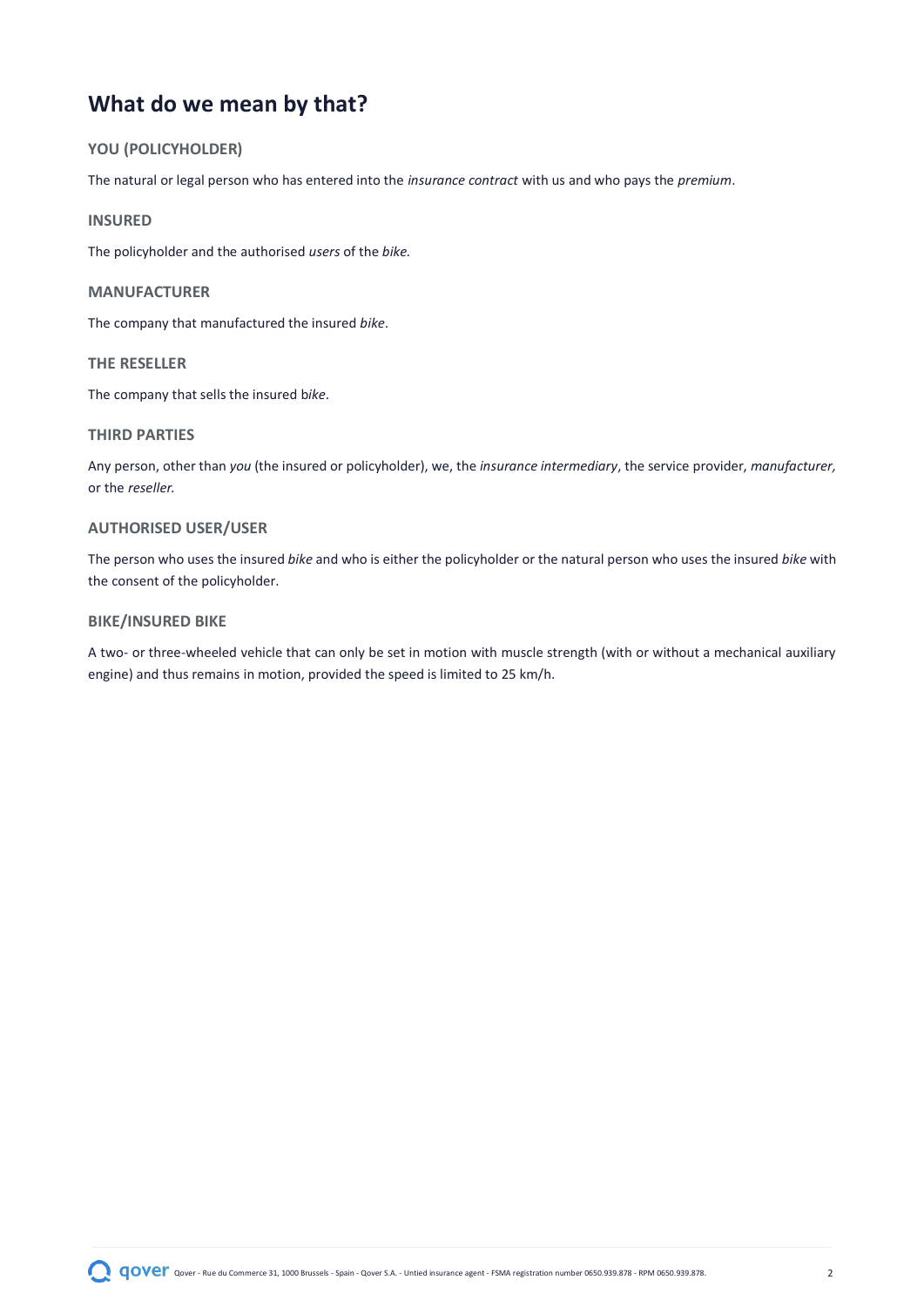# **TABLE OF CONTENTS**

| А.   |                                                                                                        |  |  |
|------|--------------------------------------------------------------------------------------------------------|--|--|
| 1.   |                                                                                                        |  |  |
| 2.   |                                                                                                        |  |  |
| 3.   |                                                                                                        |  |  |
| 4.   |                                                                                                        |  |  |
| 5.   |                                                                                                        |  |  |
| 6.   |                                                                                                        |  |  |
| 7.   |                                                                                                        |  |  |
| 8.   |                                                                                                        |  |  |
| 9.   |                                                                                                        |  |  |
| 10.  |                                                                                                        |  |  |
| 11.  |                                                                                                        |  |  |
| 12.  |                                                                                                        |  |  |
| 13.  | WHAT HAPPENS TO THE INSURANCE CONTRACT IF YOU (THE POLICYHOLDER OR INSURED PERSON AS A NATURAL PERSON) |  |  |
| DIE? | 8                                                                                                      |  |  |
| 14.  | WHAT HAPPENS TO MY INSURANCE IF I SELL THE INSURED BIKE THAT IS LINKED TO THE INSURANCE CONTRACT? 8    |  |  |
| 15.  |                                                                                                        |  |  |
| 16.  |                                                                                                        |  |  |
| 17.  |                                                                                                        |  |  |
| 18.  |                                                                                                        |  |  |
| 19.  |                                                                                                        |  |  |
| 20.  |                                                                                                        |  |  |
| 21.  |                                                                                                        |  |  |
| 22.  |                                                                                                        |  |  |
| 23.  |                                                                                                        |  |  |
| 24.  |                                                                                                        |  |  |
| 25.  |                                                                                                        |  |  |
| 26.  |                                                                                                        |  |  |
| 27.  |                                                                                                        |  |  |
| 28.  |                                                                                                        |  |  |
| 29.  |                                                                                                        |  |  |
| 30.  |                                                                                                        |  |  |
| В.   |                                                                                                        |  |  |
| 1.   | WHAT OBLIGATIONS DO YOU HAVE TO COMMUNICATE THE CORRECT DATA AND CIRCUMSTANCES?  16                    |  |  |
| 2.   |                                                                                                        |  |  |
| 3.   |                                                                                                        |  |  |
| 4.   |                                                                                                        |  |  |
| 5.   |                                                                                                        |  |  |
| 6.   | WHICH COURTS AND TRIBUNALS ARE COMPETENT IN CASE OF A DISPUTE OF THIS INSURANCE CONTRACT? 18           |  |  |
|      |                                                                                                        |  |  |
|      |                                                                                                        |  |  |
|      |                                                                                                        |  |  |
|      |                                                                                                        |  |  |
|      |                                                                                                        |  |  |
|      |                                                                                                        |  |  |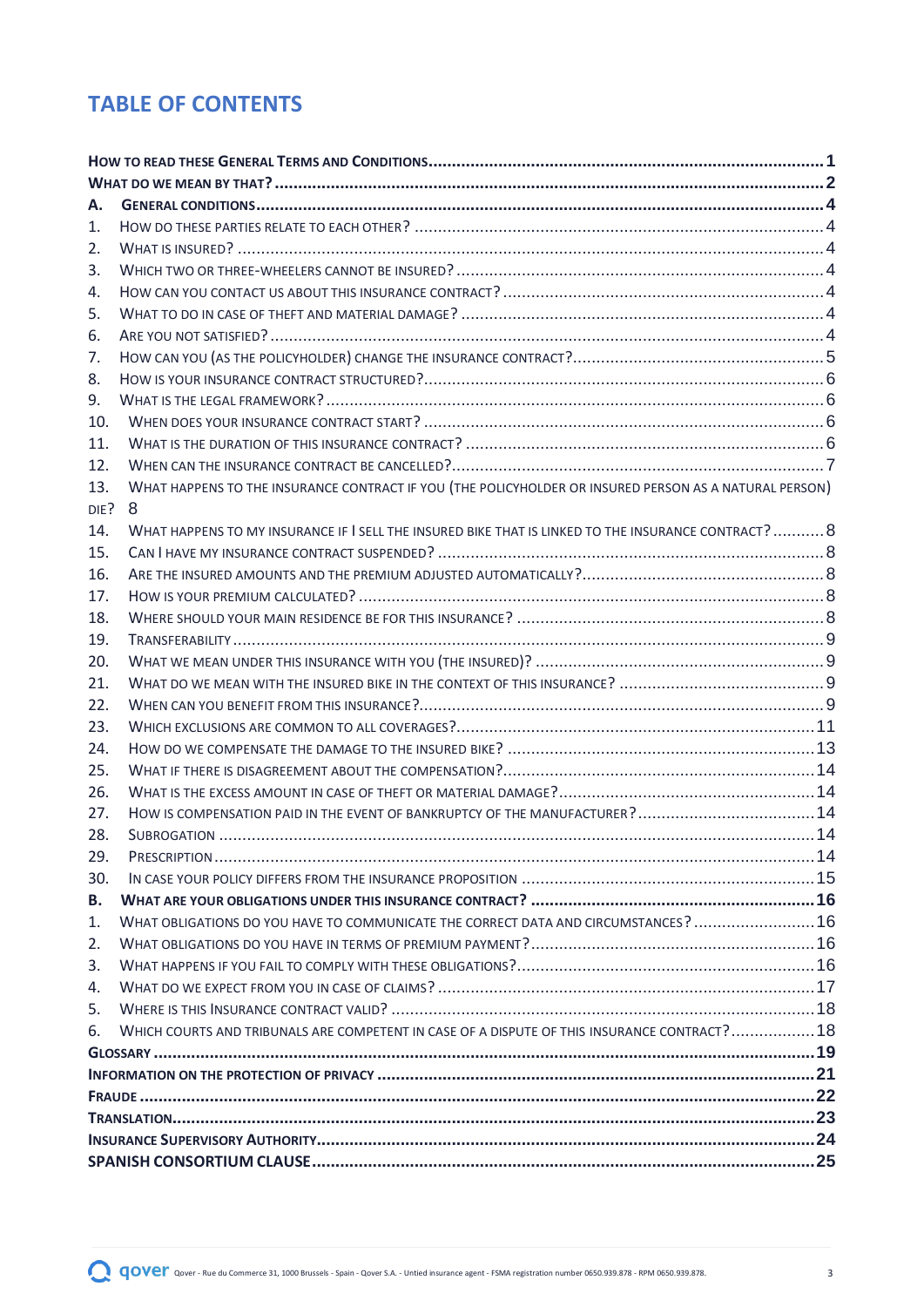# <span id="page-3-0"></span>**A. General conditions**

# <span id="page-3-1"></span>**1. How do these parties relate to each other?**

The *insurance intermediary* is responsible for the sale of the insurance contract.

The *insurer* takes care of the contract administration for his account as well as the claim settlement and can possibly outsource it in whole or in part to the *insurance intermediary* and the claims handler.

The *insurer* guarantees the insured benefit.

# <span id="page-3-2"></span>**2. What is insured?**

The *insured bike* is the *bike* specified by the insured in the *policy schedule*.

The *policyholder* is insured, depending on the option chosen, which will be indicated in the policy schedule, for theft or theft and material damage or theft, material damage and emergency expense during the coverage period.

The type of cover taken out is specified in the *policy schedule.*

# <span id="page-3-3"></span>**3. Which two or three-wheelers cannot be insured?**

- **Speed pedelecs (***bikes* **with an autonomous motor and a speed > 25 km/h);**
- **Pocket bikes;**
- **Steps (electric or not);**
- **Any vehicle equipped with an internal combustion engine.**

### <span id="page-3-4"></span>**4. How can you contact us about this insurance contract?**

You can reach us by phone between 9:00 a.m. and 5:00 p.m. from Monday to Friday on +34 900 861 622 or you can email us at *[contact@qoverme.com](mailto:contact@qoverme.com)*.

Any correspondence can be sent to QOVER SA, rue du Commerce 31, 1000 Brussels, Spain.

# <span id="page-3-5"></span>**5. What to do in case of theft and material damage?**

In the event of damage, the Insurance Intermediary is the point of contact. Available by telephone on +34 900 861 622 from Monday to Friday from 9:00 a.m. to 5:00 p.m.

You can also use the claim form available at *[claims.qover.com](http://www.claim.qover.com/)* or email it through to *[claims@qoverme.com](mailto:claims@qoverme.com)*.

To open a new claim file, you must provide all the required information, in writing, when submitting the statement, by properly completing the aforementioned claim form.

Further on in these *general terms and conditions* it will be explained which specific steps you need to take in case of claim.

The policyholder or the insured or the beneficiary must notify the *insurer* or the *insurance intermediary* of the occurrence of the loss within a maximum period of seven days after knowing it.

# <span id="page-3-6"></span>**6. Are you not satisfied?**

#### **Do you wish to make a complaint?**

**Every complaint must be addressed in the first instance to the insurance intermediary:**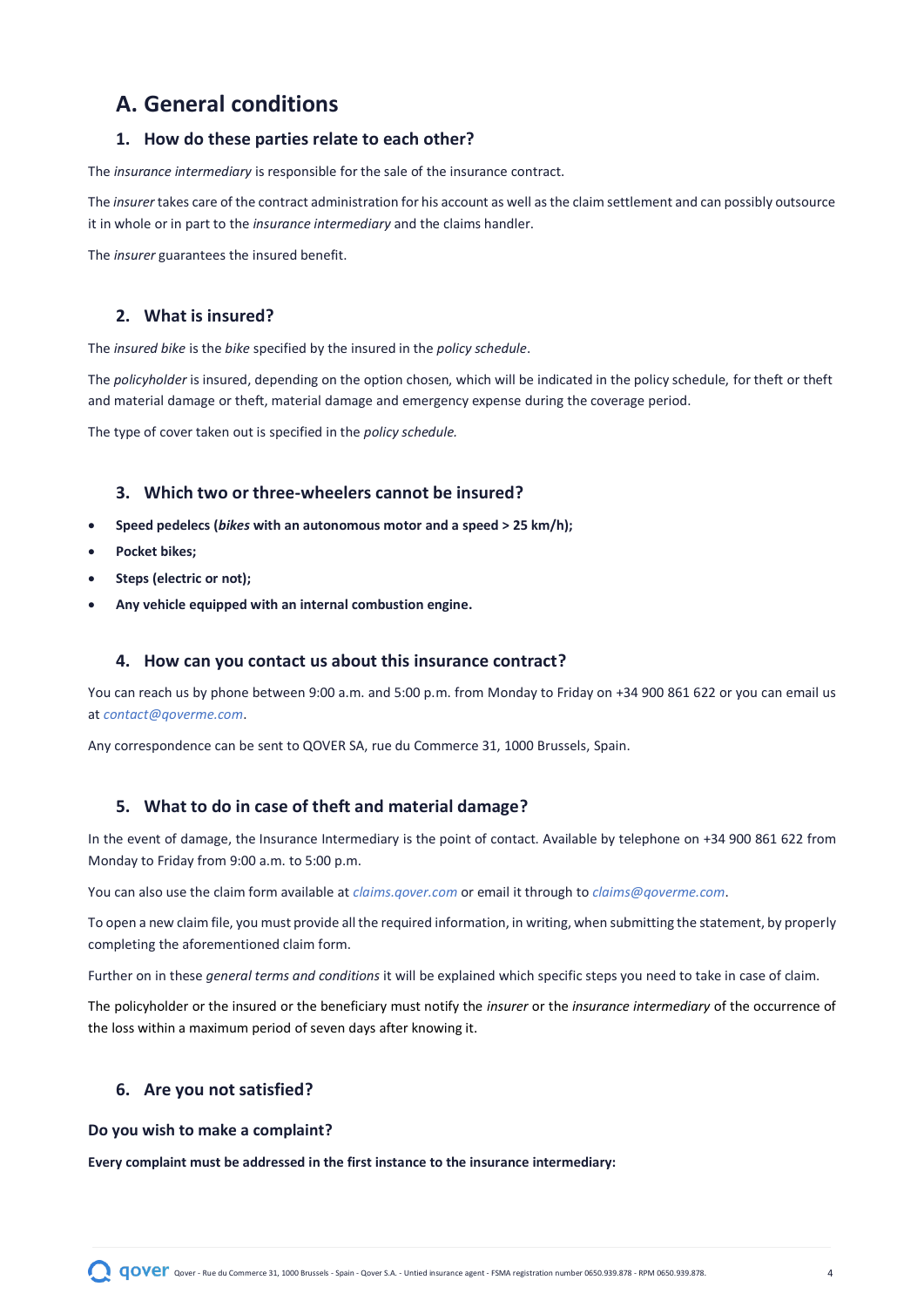Mediation service of QOVER SA/NV, Avda. De Europa 26 ATICA 5, 2° planta, 28224 Madrid (Spain) or by email [to](mailto:mediation@qover.com) *mediation@qover.com* or by telephone on +34 900 861 622. QOVER will try to resolve your complaint or problem within 24/48 hours. If this is not possible, Qover will confirm your complaint within 5 working days of receipt and provide a definitive answer within 2 weeks, without prejudice of other rights *you* may have.

**If the matter has not been resolved to** *your* **satisfaction after the answer of QOVER you must addressed your complaint, in second instance, to the insurance company :** Mediation service of WAKAM - Consejero Delegado, Calle Caleruega, 102 28033 MADRID or by email to [msagroup@msaspain.es](mailto:msagroup@msaspain.es) or by telephone on +34 917374762 (Monday to Thursday : from 8:00am to 7:00pm and Friday from 8:00am to 3:00 pm.

Wakam undertakes to acknowledge receipt of Your or the Insured Person's correspondence within 10 working days (unless Wakam has already provided You with a reply within this period), and to process your or the Insured Person's claim within a maximum period of sixty (60) days from receipt of Your first correspondence.

If you are still not satisfied with the answer given or if you have not received a definitive answer within 2 (two) months from the receipt of your complaint or claim, you can refer your claim: La Médiation de l'Assurance TSA 50110 75441 Paris cedex 09, France Tel: +33 811 901 801 Or by e-mail: le.mediateur@mediation-assurance.org **You can contact the Dirección General de Seguros y Fondos de Pensiones:**

If you are not satisfied with the answer or if you have not received a definitive answer within (60) sixty days after receipt of your complaint by the *Insurer*, it is possible to submit your complaint to the Dirección General de Seguros y Fondos de Pensiones in Spain. The contact details are as follows:

Dirección General de Seguros y Fondos de Pensiones, Paseo de la Castellana, 44, Madrid, 21 28010 Madrid, website: http://www.dgsfp.mineco.es/es/Paginas/Iniciocarrousel.aspx

#### **If necessary, you can contact the European Platform for Online Dispute Resolution:**

If you have arranged your *policy* online or by other electronic means (e.g., by telephone, SMS, fax or mobile device), you may be able to file your complaint via the European Online Dispute Resolution (ODR) Platform *[https://ec.europa.eu](https://ec.europa.eu/consumers/odr/main/?event=main.home2.show)  [/consumers/odr/main/?event=main.home2.show.](https://ec.europa.eu/consumers/odr/main/?event=main.home2.show)*

Your complaint will then be forwarded to the Dirección General de Seguros y Fondos de Pensiones and to QOVER for resolution. There may be a short delay before QOVER receives your complaint.

The above complaints handling arrangements are without prejudice to your right to initiate legal proceedings.

We will record all communications, including phone calls, to improve the quality of the services, for training or fraud detection purposes.

# <span id="page-4-0"></span>**7. How can you (as the policyholder) change the insurance contract?**

You can change your insurance contract at any time.

You can contact *the* Insurance Intermediary by telephone on +34 900 861 622 or by [sending an email to](mailto:contact@qoverme.com) *contact@qoverme.com.*

#### **Please take the following into account:**

1. If your details on the *policy schedule* change, you must notify us of such immediately.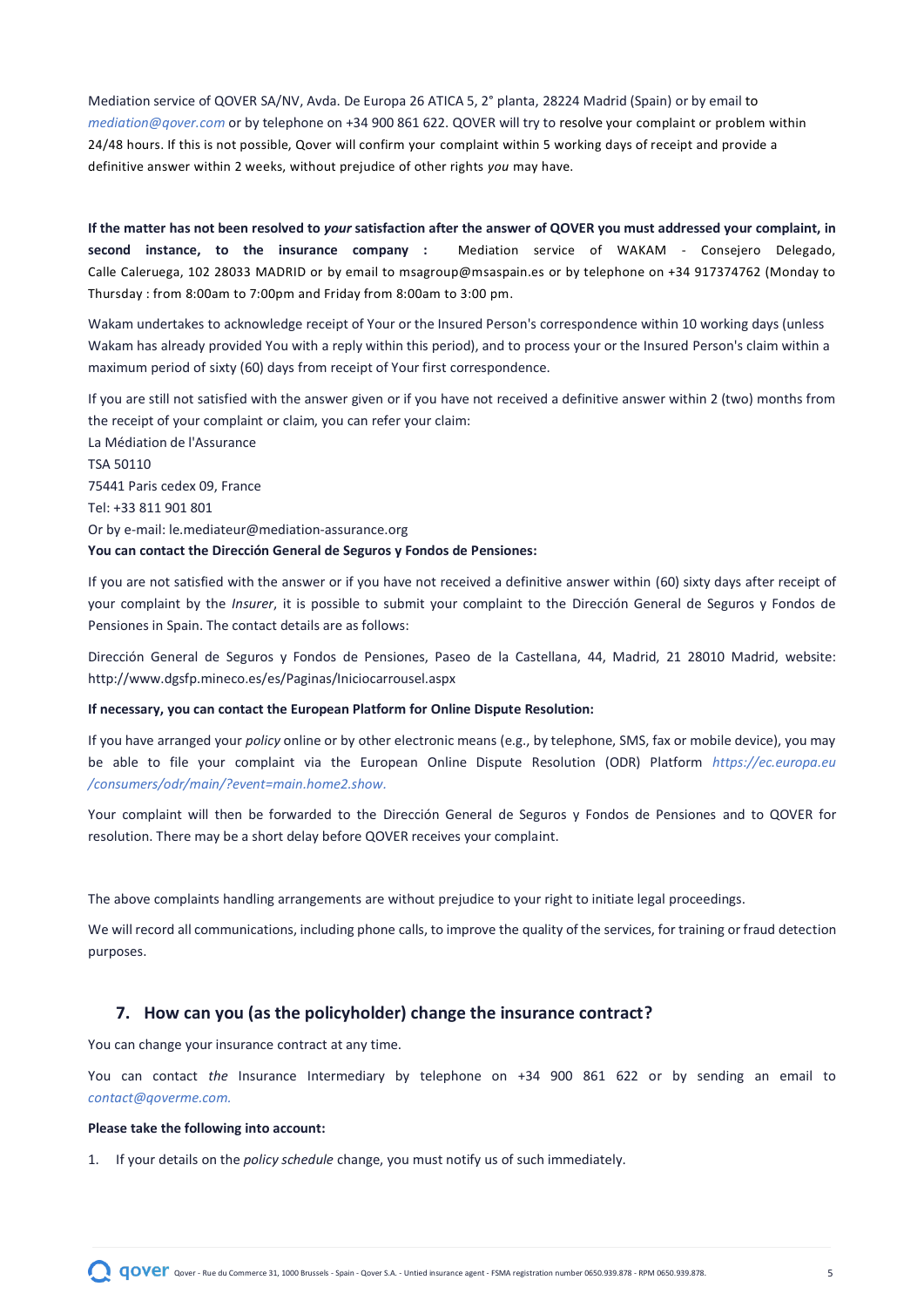2. We assess changes in the same manner as when applying for a new insurance contract. The change could result in an increase or decrease in the *premium*.

We reserve the right to not accept the change or terminate the insurance contract.

### <span id="page-5-0"></span>**8. How is your insurance contract structured?**

Your insurance contract consists of 2 parts:

- 1. The *general terms and conditions* (this document). These describe which damage is charged to us, which damage is excluded, and which are the mutual obligations of the parties.
- 2. The *policy schedule* are the terms and conditions that apply specifically to you. The *policy schedule* recorded shall take precedence over the *general terms and conditions*. You will receive this document at the time of conclusion, amendment, and annual renewal of the insurance contract.

# <span id="page-5-1"></span>**9. What is the legal framework?**

This contract will be governed, in general, by the rules of all kinds in force at all times, and at community, state or autonomic level. In particular, the following law will apply: Law 50/1980 on the Insurance Contract, Law 20/2015, of July 14, on Regulation, supervision and solvency of insurance companies, Royal Decree 1060/2015 of 20 November, on the management, supervision and solvency of insurance and reinsurance entities, Royal Legislative Decree 6/2004 that approves the Law on the Regulation and Supervision of Insurance Private, Royal Decree 2486/1998 that approves the Regulation for the Management and Supervision of Private Insurance, Royal Decree 1430/2002 that approves the Regulation of Social Welfare Mutualities, Royal Decree 303/2004 that approves the Regulation of the commissioned by the defence of the client of financial services and the ECO Order 734/2004 Department and Services of Attention and Ombudsman of the Client and by the Organic Law 15/1999 of Protection of Personal Data and the Royal Decree 1720/2007, of 21 December of development of the Organic Law on Data Protection.

Regarding the tax regime, Law 35/2006, which approves the Law on Personal Income Tax and Royal Decree 1775/2004, which approves its Regulations, is applicable.

The *insurer* has entered into the contract and prepared the policy in accordance with the Request of the Policyholder and based on their responses to the corresponding previous Questionnaire, as well as on the basis of the statements about bike insured and its optional extras at the time of the contract conclusion.

#### <span id="page-5-2"></span>**10. When does your insurance contract start?**

The insurance contract starts on the date and time included in your *policy schedule.*

In the event that your *bike* was delivered earlier than the agreed start date stated in your *policy schedule*, the coverage will be applied with immediate effect on the delivery date.

The *main* expiry date of your contract remains the start date stated in your *policy schedule*.

# <span id="page-5-3"></span>**11. What is the duration of this insurance contract?**

The duration of this insurance contract is one year. The insurance contract is tacitly renewed, maximum four times at the *main expiry date*. We will inform *you* about this at least 1 month prior the *main expiry date*. You will find the *main expiry date* in *your policy schedule.*

We insure the *bike* for a maximum of 5 years after the first sale. If you have purchased the bike second-hand, we cover the bike up to 5 years after the first owner purchased it.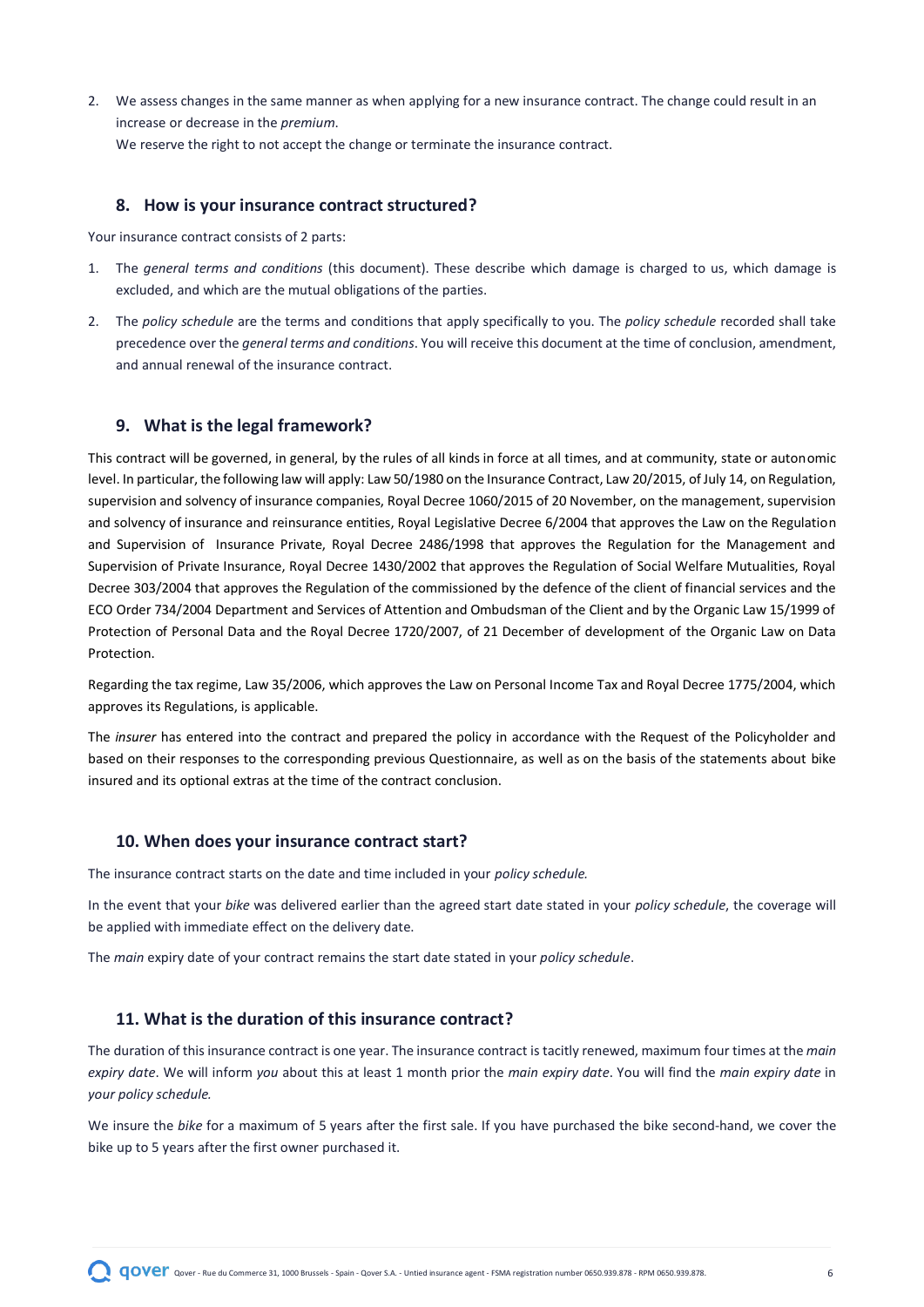After a maximum of four extensions and at the end of the fifth insurance year, this insurance contract ends. We *will inform you* by registered letter at least 2 months before the cancellation. This way you are never insured for too long and the offer contained in this insurance is always adapted to your needs.

This insurance contract will also automatically terminate after settlement of a claim for theft or for irreparable material damage (total loss) which ends with the payment of the benefit, no premium reimbursement will be done as you have used your insurance contract.

# <span id="page-6-0"></span>**12. When can the insurance contract be cancelled?**

Below *you* will find an overview of when the insurance contract can be terminated.

- **A. When can you (the policyholder) cancel the insurance contract?**
- **1.** *You* **can cancel the insurance contract before the** *main expiry date***. In that case,** *you* **must notify us, in writing, at least 1 month before the main** *expiry date* **by registered letter, by bailiff's writ or by issuing the cancellation letter against a receipt.**
- **2. In case of cancellation of the policy before upon completion of the insurance period, the** *insurer* **will not return** *you* **any proportional part of the premium already paid. Thus, the insurance contract will be terminated once the current insurance annuity ends and the insurance will cease to be in force once that annuity ends. The cancellation must be sent by registered letter, through a bailiff's writ or by sending us the cancellation letter with acknowledgment of receipt.**
- 3. *You* can cancel the insurance contract if we change the rate or adjust the terms and conditions. In such case, we apply the legal provisions and terms. If this applies to you, we will inform you.
- 4. *You* can revoke the insurance contract within 14 calendar days after you have received the Policy Schedule, the general terms and conditions and the pre-contractual information. This is possible without having to provide any reason. The cancellation will take effect immediately upon notification. You must send the withdrawal form that you have received by email to *[contact@qoverme.com](mailto:contact@qoverme.com)*.

You will receive a full refund of all premium paid provided that no claim has been made prior to cancellation in those 14 calendar days after you have received the Policy Schedule.

- 5. *You* can also cancel the insurance contract if the insured *bike* has been stolen or destroyed beyond your control. The insurance contract ends when *You* notify us, in writing, that the *bike* has been irrevocably stolen or destroyed.
	- **B. When can we cancel the insurance contract?**
	- 1. *We* can cancel the insurance contract in whole or in part by the *main expiry date*. We will notify you, by registered letter, at least **2 months** before the main *expiry* date on which the cancellation commences, by bailiff's writ or by issuing the cancellation letter against a receipt. In the event of partial cancellation, you have the right to terminate the insurance contract as a whole/entirely on the main expiry date. To do this, you must notify us, in writing, at least **1 month** before the due date by registered letter, by bailiff's writ or by issuing the cancellation letter against a receipt.
	- 2. If it is your fault that the first premium has not been paid or that the single premium has not been paid when it falls due, *we* will have the right to resolve your insurance contract or to demand payment within the first month from the date that the single premium has not been paid. If the premium has not been paid before the loss occurs, the insurer will be released from its obligation and the contract will be terminated.
	- 3. In specific situations, *we* have other termination options in accordance with the Spanish Insurance law
	- 4. *We* may cancel the insurance contract within 14 calendar days after the insurance is taken out, if *you* have not sent us the pictures (if mandatory) and serial number.
	- 5. *We* may cancel the insurance contract if there has been an inaccuracy of you in the risk statement made in the questionnaire prior to contracting or in the event that there is an aggravation of risk.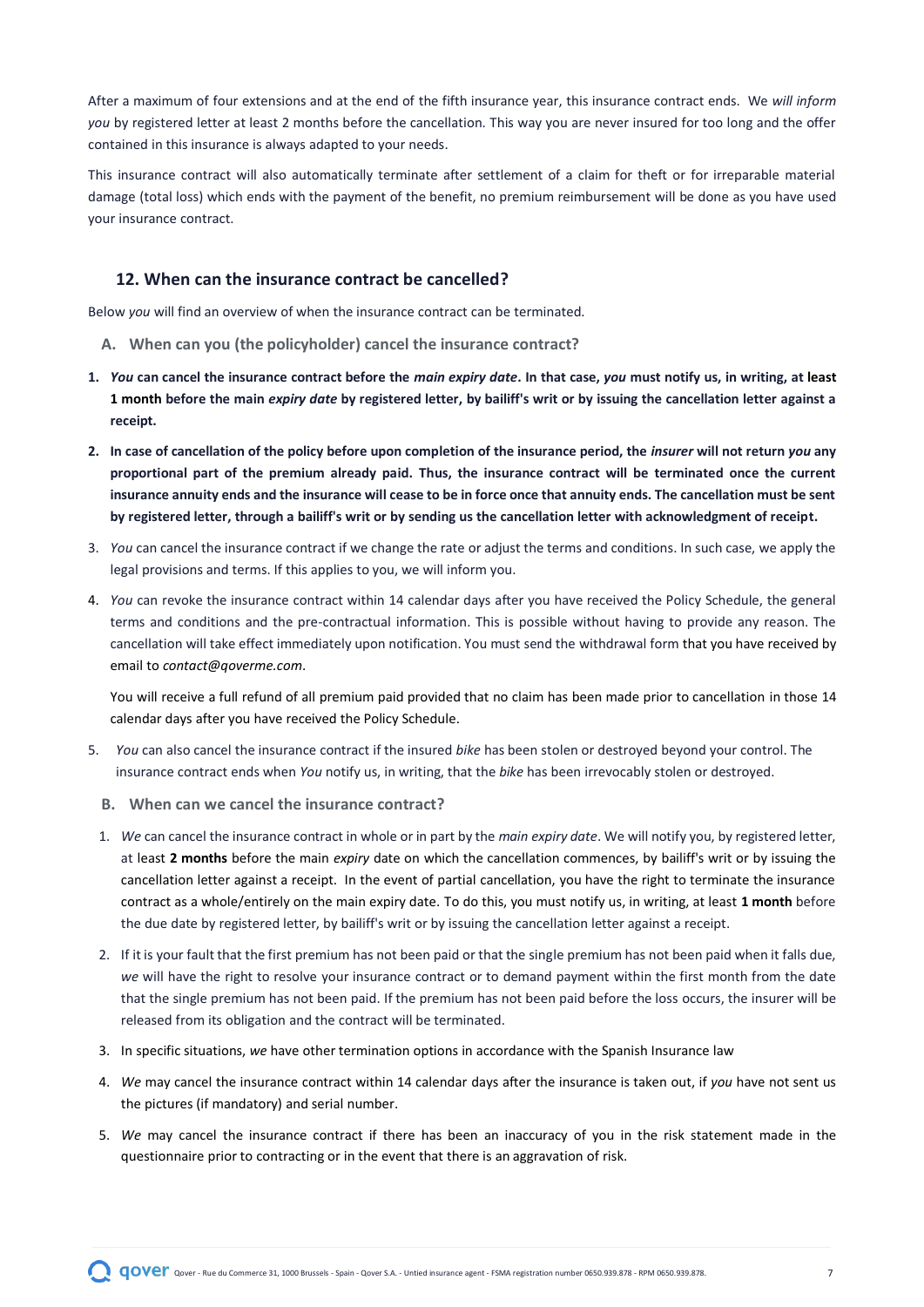# <span id="page-7-0"></span>**13. What happens to the insurance contract if you (the policyholder or insured person as a natural person) die?**

The entitled parties (the heirs), during the period of insurance, shall notify us, as soon as possible, of the death of any of the parties of the insurance contract. In this assumption, *we* will have a period of two (2) months to pronounce ourselves whether if *we* maintain the insurance with the new policyholder or, on the contrary, we terminate the contract, depending on whether the new owner is considered greater or less risky by us. If finally, we continue with the insurance, we will communicate any modification regarding the insurance premium. The policyholder will have fifteen (15) days to accept the new premium or to reject it. In the event of rejection, or silence by the policyholder, we may, after said period (15 days), terminate the contract after warning the policyholder, giving him a new period of fifteen (15) days to reply, after which and within the next (8) eight days we will communicate the policyholder the final termination.

# <span id="page-7-1"></span>**14. What happens to my insurance if I sell the** *insured bike* **that is linked to the insurance contract?**

#### **If you decide to sell your** *bike***, you must notify us.**

After all, the *insurance contract* is not transferable (except in the event of death).

The insurance contract ends in accordance with the law from the moment of notification, we will reimburse you for the unused premium.

#### <span id="page-7-2"></span>**15. Can I have my insurance contract suspended?**

- 1. If your *bike* is claimed, the insurance contract will be suspended only because the requesting government takes possession of the *bike*. You must notify us immediately. This could lead to the termination of the contract.
- 2. If you no longer own the *bike* by your own will (for example, resale), you cannot have the insurance contract suspended due to the inseparable character or nature of the *bike* and this insurance contract. The insurance contract must be terminated if necessary. If necessary, you can take out this insurance again when purchasing a new *bike* from the reseller.

#### <span id="page-7-3"></span>**16. Are the insured amounts and the** *premium* **adjusted automatically?**

For this insurance, the insured amounts and the *premium* are not indexed.

#### <span id="page-7-4"></span>**17. How is your** *premium* **calculated?**

The *premium* (the detail of the composition can be found in your *Policy schedule*) depends on the insured value of the *bike* and the extent of your cover in accordance with the cover stated in your *policy schedule*.

Note: that if *you* are going to compare different insurance contracts, *you* will not only be able to compare the estimated costs and charges of the contracts, but *you* will also need to consider other elements such as the scope of cover, the amount of any Excess or the exclusion clauses.

The estimates provided in your *policy schedule* provide a better view of the premium portion used to cover the risk covered by the *insurance contract.*

# <span id="page-7-5"></span>**18. Where should your main residence be for this insurance?**

You (the policyholder, as a natural or legal person) must be registered in Spain to be able to take out this insurance.

This insurance ends as soon as you are no longer registered in this country.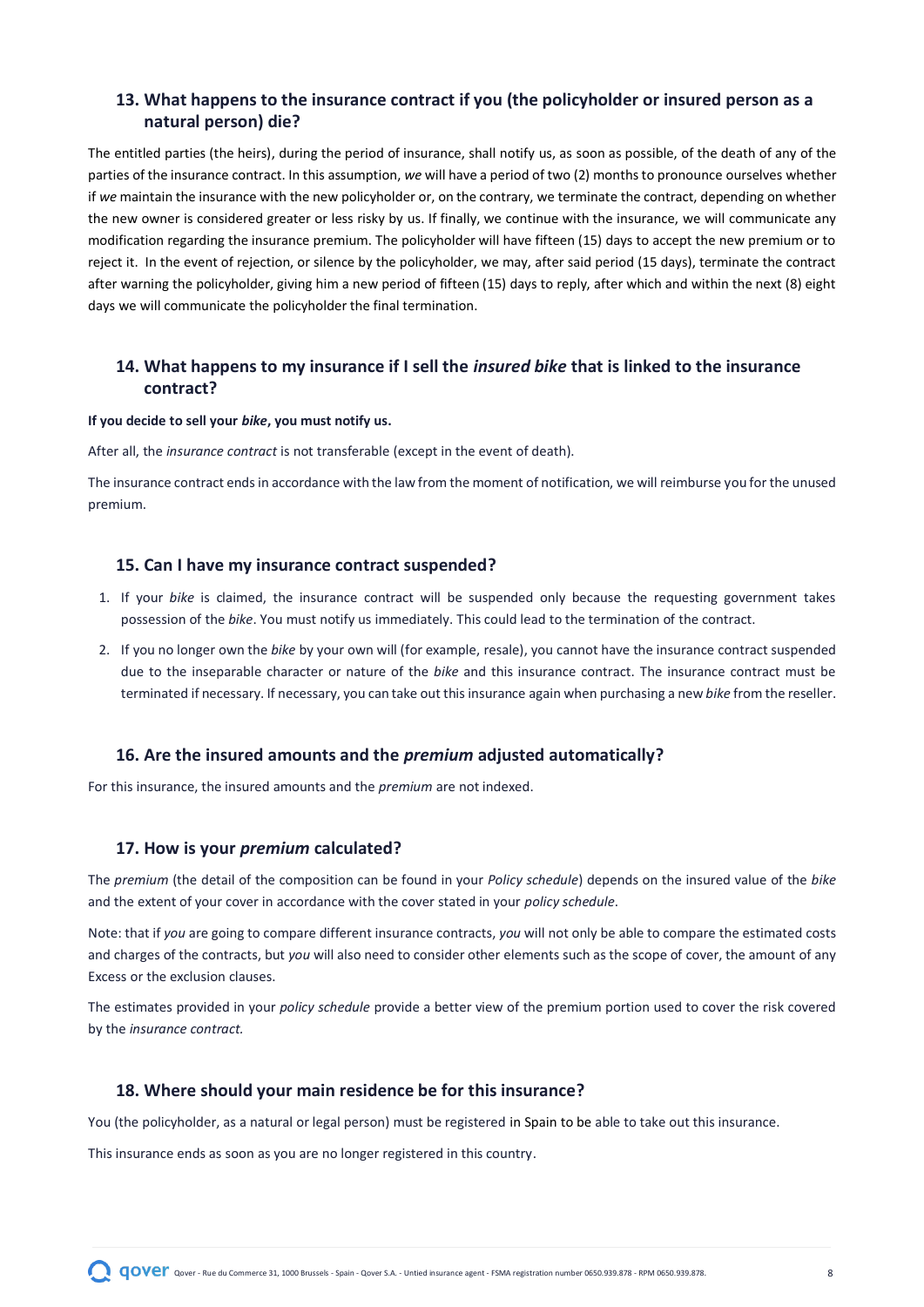# <span id="page-8-0"></span>**19. Transferability**

This insurance contract is not transferable subject to the aforementioned death provisions of the policyholder.

#### <span id="page-8-1"></span>**20. What we mean under this insurance with** *you* **(the insured)?**

The person who uses the *insured bike* and whose interest is insured under the Insurance Contract, in particular:

- *1. You* as the *policyholder* and exclusively as a natural person;
- *2. You* as a natural person who represents a legal person;
- *3.* Users who use the *bike* with the *policyholder's* authorization.

#### <span id="page-8-2"></span>**21. What do we mean with the insured** *bike* **in the context of this insurance?**

The insured *bike* is the vehicle described in the *policy schedule* and which meets the following characteristics:

- 1. The *bike* in its original condition as supplied by the reseller or manufacturer. Any technical adaptation of this *bike* entails the cancellation/nullity of this *insurance contract;*
- 2. The *bike* that was newly purchased from the reseller or manufacturer that is less than 12 months old at the time of purchase of the insurance or the second-hand *bike* that is less than 12 months old at the time of purchase of the insurance;
- 3. *Fixed original accessories* are standardly included in the coverage for a maximum value of €100, for so far they are firmly installed on the *bike*. The value of all *fixed original accessories* that exceeds this €100 and the value of the additional bike related *accessories* that are bought at the *initial sale* or even afterwards, are insured if those values have been specifically added within the insured value. These *accessories* are covered for the purchase price (minus applicable depreciation), under the condition that they are firmly installed on the *bike*;

#### <span id="page-8-3"></span>**22. When can you benefit from this insurance?**

**The theft, material damage and Emergency expense guarantees are only provided if this is expressly stated in your policy schedule.**

#### **A. Theft guarantee**

#### **This guarantee is only valid if it is explicitly stated in the** *policy schedule***.**

**We insure 24/7 the theft and damage to the insured bike in case of theft, attempted theft and theft or attempted theft after an assault:**

- 1. If the *bike* was in your locked home or in a private locked space. In this case, you should not attach the *bike* to a *fixed point*.
- 2. If the *bike* was outside or in a common room, provided that the latter was secured by the frame with an agreed lock at a *fixed point* and locked in accordance with the manufacturer's instructions.

#### **Important:**

- 1. The theft of the *bike* must be reported to the appropriate police authorities within 24 hours of discovery of the theft, attempted theft or assault.
- 2. If the *bike* is found within 14 calendar days after the theft has been reported to the police, we ensure the following:
	- a. Repair to the extent that it appears possible;
	- b. The total loss insofar as the repair proves to be impossible;
- 3. If the *bike* is not found within 14 calendar days of the theft being reported to the police, we consider it to be definitively stolen and it is considered to be a total loss.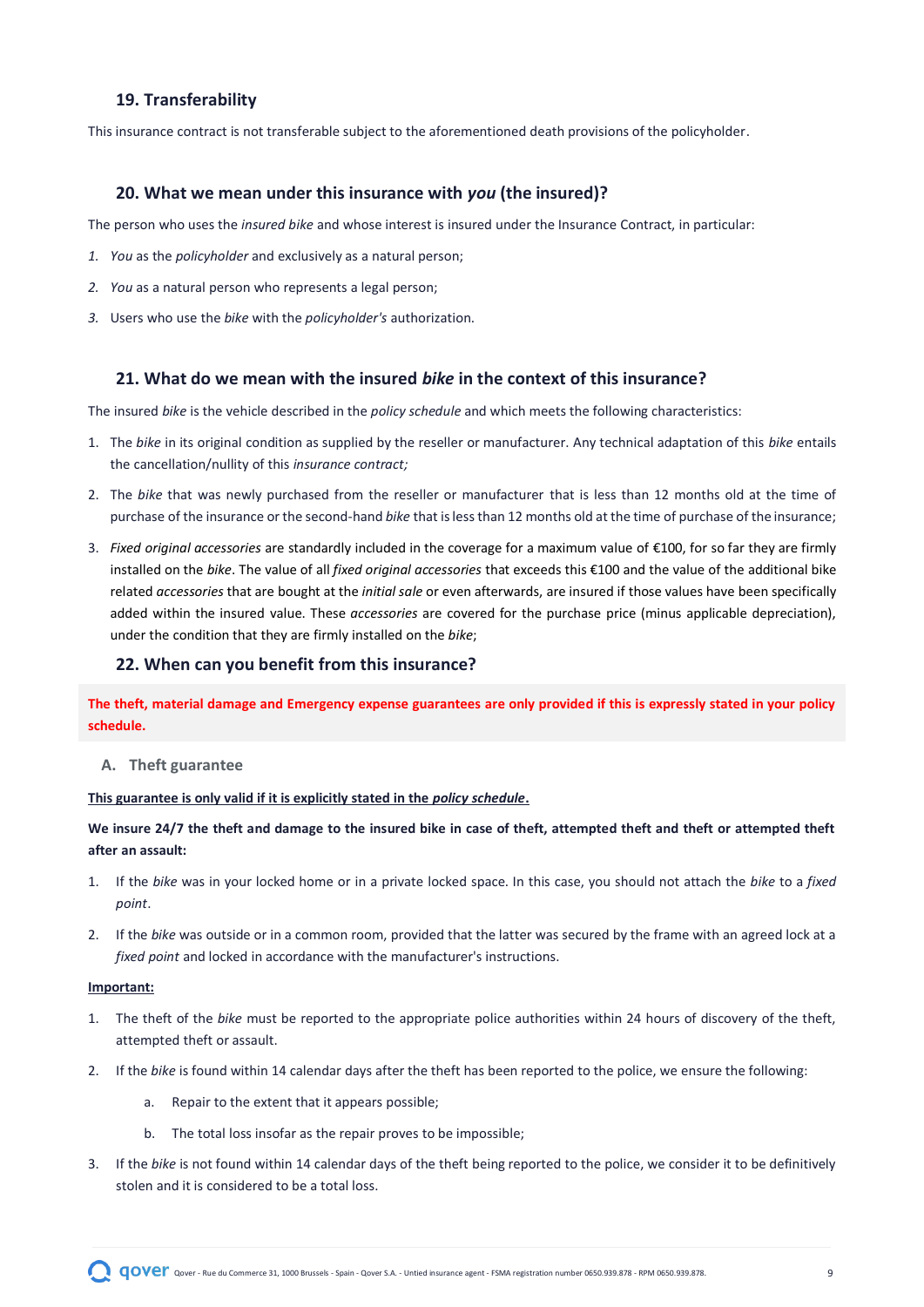**Coverage for theft or attempted theft is excluded if:**

- **1. The** *bike* **was in a publicly accessible place and was not attached to a** *fixed point* **by means of the frame using an agreed lock, and was not locked according to the manufacturer's provisions, such as the frame lock or application lock.**
- **2. The** *bike* **was in a closed common room and was not attached to a** *fixed point* **by means of the frame using an agreed lock, and not locked according to the manufacturer's provisions, such as the frame lock or application lock.**
- **3. No report was registered with the competent police services within 24 hours of the discovery of the theft, attempted theft, or attack.**
	- **B. Material damage guarantee**

#### **This guarantee is only valid if it is explicitly stated in the** *policy schedule***.**

#### **We insure the** *material damage* **to the insured** *bike***:**

- 1. That was *accidentally* caused as well as damage to the *bike* that you *accidentally* caused;
- 2. That was caused by *vandalism*;
- 3. This was caused by contact with an animal or by fire or by natural elements, such as flood.

#### *Material damage* **is excluded if:**

- **1. Damage to additional accessories which values have not been specifically included within the insured value, with exemption of** *fixed original accessories* **supplied by the** *seller* **or** *manufacturer* **which are insured together as a whole for up to € 100.**
- **2. Damage as a result of wear and tear, deterioration, or a mere technical defect of the insured bike.**
- **3. Damage to objects other than the insured bike.**

#### **C. Emergency expense guarantee**

#### **This guarantee is only valid if it is explicitly stated in the** *policy schedule.*

The guarantee applies when the insured is immobilized and unable to complete his journey with the insured bike due to a:

- **Accident**
- Theft
- Vandalism
- Bodily injury consecutive of the use of the bike

We cover, during the entire duration of the immobilization of the bike or insured's immobilization, the bike rental or travel costs incurred, to go the place where the insured needs to go and then the return to the insureds residence or the residence designated by him;

We pay for this guarantee based on supporting documents and up to a maximum 200 EUR per claim.

#### **This guarantee is limited to 3 claims per insurance year.**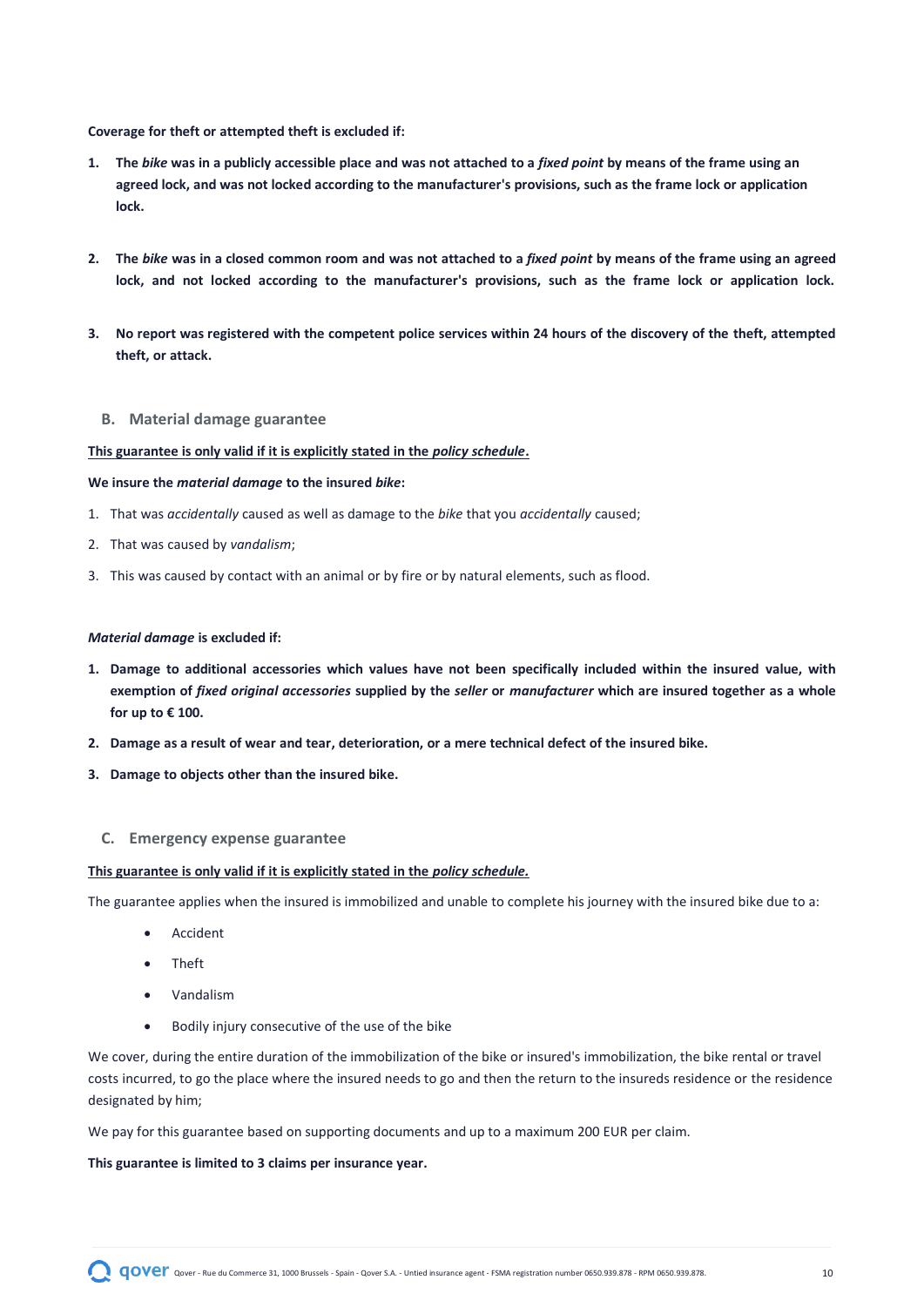#### **The emergency expense guarantee is excluded if:**

- The insured cannot provide evidence of the causal link between the insured's event covered and the supporting documents,
- The insured cannot provide pictures of the damage bike or evidence of injury,
- Travel and bike rental expenses is not related to the immobilization of the bike as mentioned on the coverage explained above or insured's immobilization in case of the bike's theft,
- The insured cannot provide proof of payment of the bike rental or travel costs.

### **D. Additional Accessories**

**This guarantee is only valid if you have added accessories value to the total insured value.**

*Fixed original accessories* of the *bike,* as supplied by the *seller* or *manufacturer*, are standardly included in the insurance and covered for a maximum value of € 100 regardless of the number of accessories. The value of the *Fixed original accessories* that exceeds this € 100 and the value of the additional bike related *accessories* that are bought at the *initial sale* or even afterwards, can be included in the insurance by specifically adding those values within the *insured value*.

All *fixed original accessories* and additional *accessories* that have been specifically included within the insured value are covered for the original purchase price (minus applicable depreciation), for so far they are firmly installed on the *bike*. The applicable depreciation compensation table is mentioned on the policy schedule and in article 19.

Portable bike related *accessories* (e.g. bike computers and/or navigation equipment), which are easily removable without using screwdrivers or other regular tools, are excluded from coverage in case of *theft*.

For additional *accessories* which were not bought at the *first sale* of the *bike*, and are therefore not listed on the purchase invoice, it is required for *the policyholder* to provide a proof of purchase in the event of an occurring claim.

## <span id="page-10-0"></span>**23. Which exclusions are common to all coverages?**

- 1. If the cover of the insurance contract is suspended due to non-payment of the *premium*.
- **2. In case of deliberate concealment or deliberate incorrect communication of information regarding the risk at the conclusion of the contract that can be blamed on the policyholder.**
- **3. In the event of unintentional concealment or inadvertent incorrect communication of certain information regarding the risk upon the conclusion of the contract, in the event of a** *claim,* **if we provide evidence that we would in no case have insured the risk, our intervention will be limited to reimbursement of the** *premiums* **paid.**
- **4. If the claim was caused intentionally by the policyholder, the owner, the holder, the driver, or the persons transported or their family members.**
- **5. If the** *damage* **is the result of one of the following gross negligence:**
	- **a. Driving the insured** *bike* **in a state of criminal alcohol intoxication, insofar as the blood alcohol level of the person concerned exceeds 0.5 grams/litre of blood, without the use of alcohol being the sole cause of the condition or event;**
	- **b. Driving the insured** *bike* **in a state of intoxication or in a similar condition resulting from the use of products other than alcoholic beverages, acute or chronic use of medicines or other substances not prescribed by a doctor and which change one's behaviour;**
	- **c. Apparent poor maintenance or failure to replace essential parts.**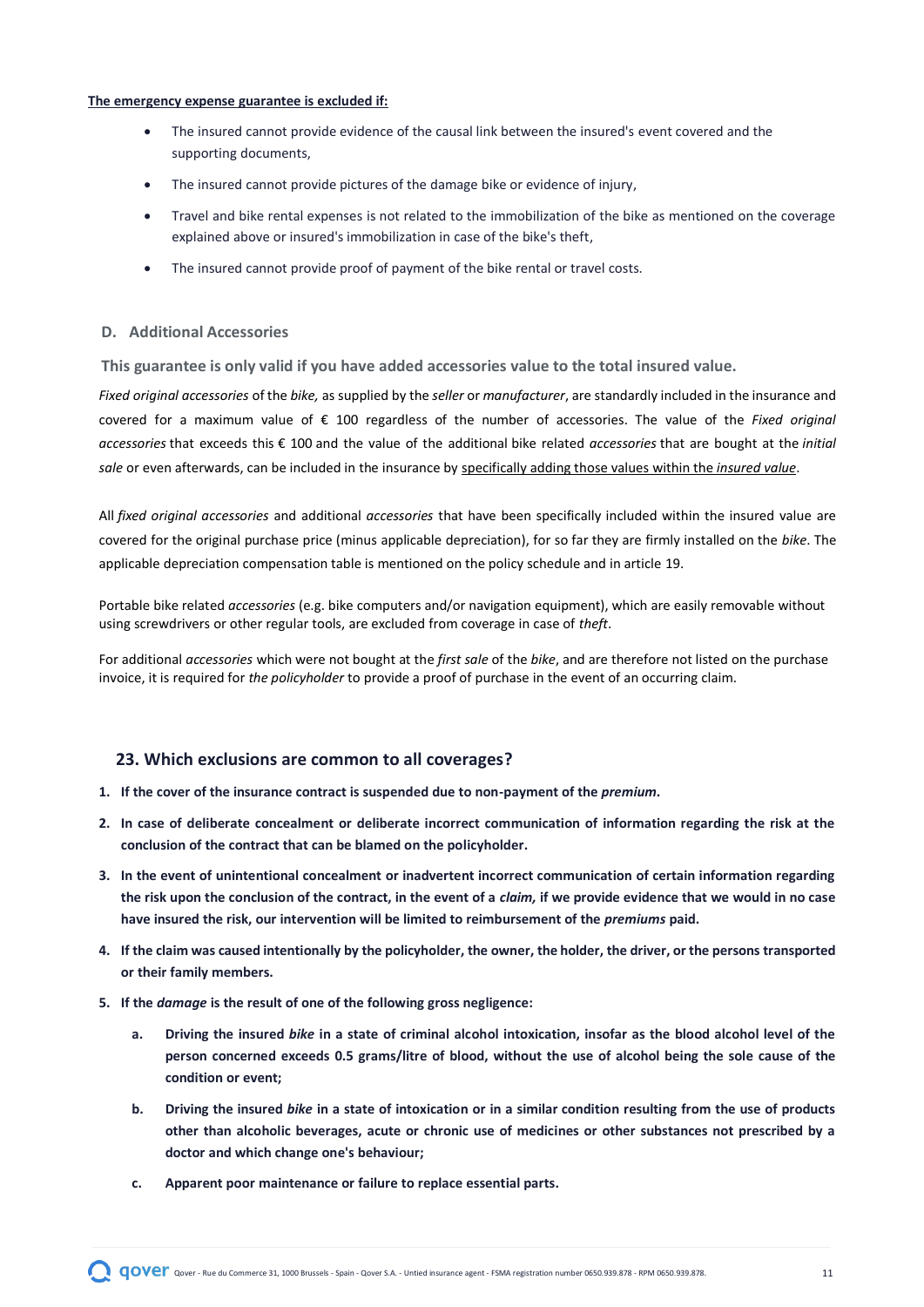- **6. If the** *damage* **occurs during the exercise for or participation in a speed, regularity or agility ride or competition. Purely touristic tours are not covered by this exclusion.**
- **7. If the claim occurs due to bets or challenges.**
- **8. If the** *damage* **arises from a strike, riot, or violent acts of collective inspiration (of more than 10 people) when the company proves that the insured participated in such.**
- **9. If the** *damage* **arises from war, civil war, or similar facts.**
- **10. If the** *damage* **is due to radioactive causes.**
- **11. If the** *insured bike* **is requisitioned.**
- **12. If the** *insured bike* **has undergone any technical adjustment, so that the support of the** *insured* **Electric** *bike* **may exceed 25 km/h.**
- **13. If the damage is the result of a manufacturing fault or any product liability on the part of the manufacturer, whether or not in combination with an external element.**
- **14. The damage resulting from an argument, an aggression of which the insured is the trigger or instigator.**
- **15. Damage is as a result of the technical failure of the** *insured bike***.**
- **16. Damage is caused by** *terrorism* **and a nuclear accident.**
- **17. Theft or attempted theft of the smartphone that locks and unlocks the** *insured bike* **via the** *Manufacturer***'s mobile application.**
- **18.** *Theft* **from a trailer, roof rack or bike carrier, unless the bike is attached to the trailer, roof rack or bike carrier by an approved lock.**
- **19.** *Theft* **resulting from fraudulent payment for the sale of your** *insured bike.*
- **20. Damage to clothing, objects and goods being transported.**
- **21. Consequential damage, loss of profit or income, any other form of indirect damage or loss suffered by** *you* **as a result of the** *theft* **or** *material damage* **to the** *insured bike.*
- **22. Any bodily injury suffered by the insured person or any other third party.**
- **23. Damage resulting from the projection of substances, staining or corrosive products,**
- **24. Any damage resulting from the use of a feature which allows you to increase the pedaling assistance beyond 25km/h.**
- **25.** *Accessories***, which values have not been specifically added within the insured limit, with the exception of** *fixed original accessories* **that are standardly included in the coverage for a maximum value of €100. Portable bike related**  *accessories* **(e.g. bike computers and/or navigation equipment), which are easily removable without using screwdrivers or other regular tools, are excluded from coverage in case of** *theft***.**
- **26. The wheels, tires or battery if stolen separately. We do reimburse these if they are stolen together with the insured**  *bike***.**
- **27. Damage caused, other than this, to the** *bike***, such as your liability resulting from the use of the insured** *bike***.**
- **28. Aesthetic damage: such as scratches and bumps, chipping or rust are therefore not guaranteed.**
- **29. Damage to the tires.**
- **30.** *Material damage, theft or attempted theft* **that has arisen as a result of embezzlement or abuse of trust.**
- **31.** *Theft* **of, or** *material damage* **resulting from the attempted** *theft* **of, the** *insured bike* **by an authorised user or any person to whom you entrusted the** *insured bike***.**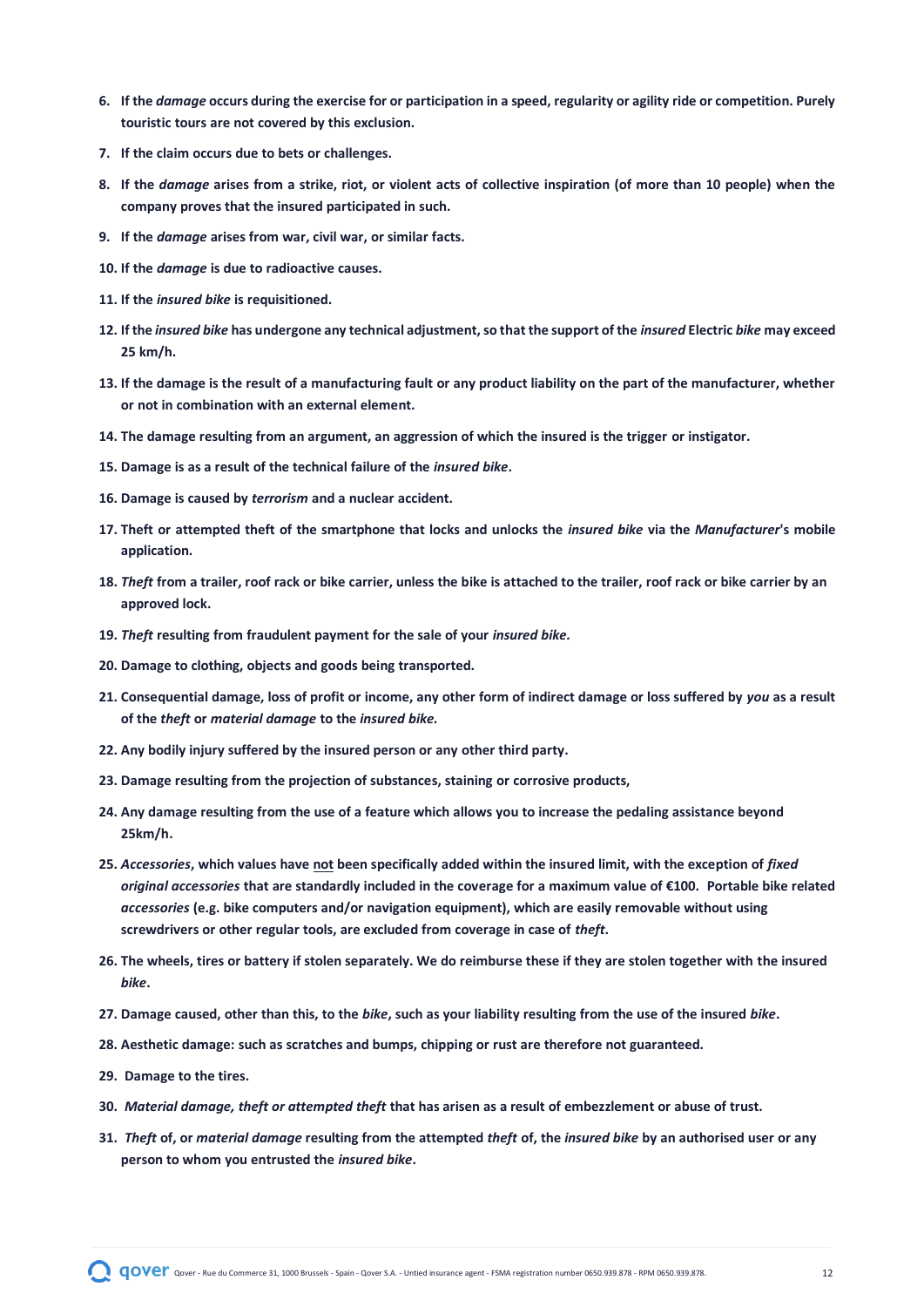- **32.** *Theft* **or** *material damage* **resulting from an attempted** *theft* **where the perpetrator(s) or accomplice(s) are the insured or policyholder or are staying with or appointed by the policyholder, owner, or holder of the** *insured bike***.**
- **33.** *Theft* **if the procedure prescribed by the manufacturer to lock/unlock the** *bike* **is defective and if this technical defect was known or had to be known by the user.**
- **34. The pure disappearance of the** *insured bike.*
- **35. Any other indirect or consequential loss incurred by you as a result of the** *theft* **of or** *material damage* **to the**  *insured bike***.**

# <span id="page-12-0"></span>**24. How do we compensate the damage to the insured** *bike***?**

#### **In case of repair:**

If the damage to the insured *bike* is repairable and economically justified, we will pay for such repair in full, and we will transfer this amount to your bank account after deduction of the *excess*.

#### **In case of total loss:**

if the damage to the *bike* is not repairable or if the insured *bike* has been stolen in its entirety and has not been found within 14 days of reporting the theft to the police, we offer the following:

• a monetary value equal to the damage amount of the insured *bike* after applying the excess and depreciation applicable;

By accepting compensation in the event of theft, you agree to transfer ownership of the stolen *bike* to the *insurer*. If the *insured bike* is found afterwards, it will remain the property of the *insurer*.

We consider an *insured bike* where the repair cost is higher than the economic value as an economic total loss and we reimburse such in accordance with the provisions in this section.

No depreciation is applied to the compensation calculation during the first 36 months (3 years) of the bike. As from the 37<sup>th</sup> month, a depreciation is applied.

The minimum amount of compensation is set at 50% of the insured value. Any calendar month started is counted as a full month. The initial date to be taken into consideration is the date mentioned on the bike purchase invoice.

*You* will find bellow a table showing the compensation *you* will receive depending on when your bike is stolen or total loss.

| <b>DEPRECIATION COMPENSATION TABLE</b> |                       |  |  |
|----------------------------------------|-----------------------|--|--|
|                                        | Maximum               |  |  |
| Year                                   | compensation          |  |  |
|                                        | (Depreciation as from |  |  |
|                                        | 37th month)           |  |  |
| At the end of year 1                   | 100%                  |  |  |
| At the end of year 2                   | 100%                  |  |  |
| At the end of year 3                   | 100%                  |  |  |
| From the beginning                     |                       |  |  |
| to end of year 4                       | 75%                   |  |  |
| From the beginning                     |                       |  |  |
| to end of year 5                       |                       |  |  |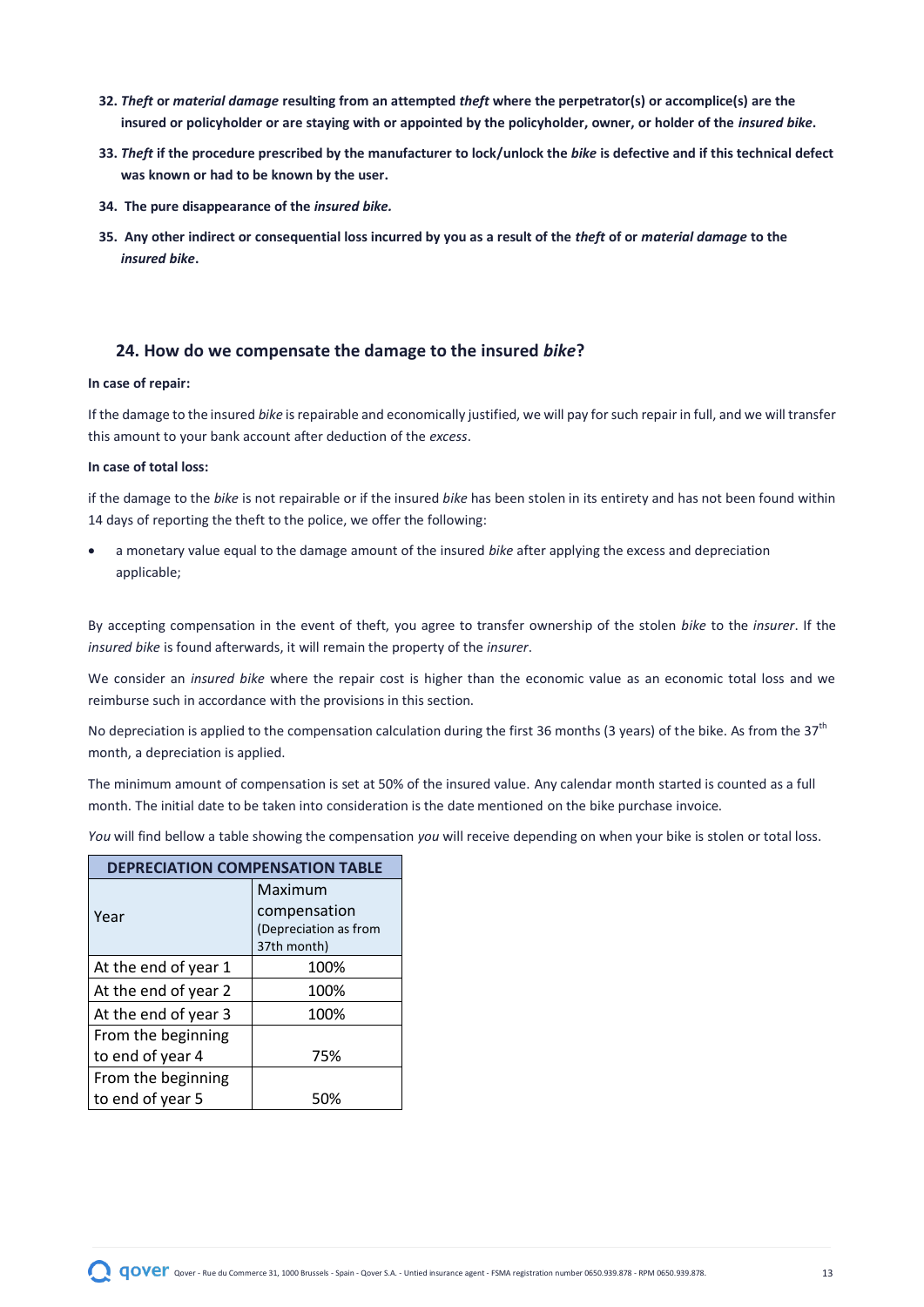# <span id="page-13-0"></span>**25. What if there is disagreement about the** *compensation***?**

*We will* determine the amount of the compensation together with *you*. In the event of disagreement about the amount, the insured and the *insurer* will each appoint an expert who will determine the *damage amount*. If an agreement cannot be reached within the next 40 days from the loss notification, each party shall appoint an expert, and their acceptance shall be produced in writing. If one of the parties has not made the appointment, he shall be obliged to do so within eight days following the date on which it has been required to do so by the party who had made its appointment, and if this is not done by this last time limit, it shall be understood that he accepts the other party's adjuster's report as being binding upon him.

In the event that the experts reach an agreement, this shall be reflected in a united document. When there is no agreement between the experts, both parties shall appoint an agreed third expert, and if they do not agree, the appointment shall be made by the Judge of First Instance Court of policyholder dwelling, according to the process stablished on Law 15/2015, of July 2, on Voluntary Jurisdiction or the process appointed on Notaries Law of May 28, 1862. In such an event, the adjuster's report shall be issued on the date specified by the parties or in default of this, within thirty days from the date of acceptance of the appointment by the third expert.

The expert report, either in unanimity or by majority, shall immediately and undoubtedly be notified to the parties concerned, being binding for them, except if it is judicially challenged by one of the parties within 30 days, in the case of the insurer, and within 180 days in the case of the insured, both time limits to be calculated from the date of notification. If the relevant action is not brought within such time limits, then the adjuster's report shall be deemed irrefutable.

Each *party* bears the costs and fees of its expert.

The costs of a third party appointed expert shall be divided between both *parties*.

#### <span id="page-13-1"></span>**26. What is the** *excess* **amount in case of theft or** *material damage***?**

Compensation for damage is always deducted from an excess which is applied to the purchase value of the *bike* and all *insured accessories* that are fixed to the *bike*, as stated on *your* invoice and the *policy schedule*.

- In the event of theft and total loss, an *excess* of 10% of the total insured value is applied, with a minimum of €50 and a maximum of €200 per claim.
- In the event of repairable material damage, an *excess* of 10% of the total insured value will be applied, with a minimum of €50 and a maximum of €200 per claim.

### <span id="page-13-2"></span>**27. How is compensation paid in the event of bankruptcy of the manufacturer?**

In case of bankruptcy of the *manufacturer*, we will transfer the damage amount to your bank account after deduction of the *excess*.

# <span id="page-13-3"></span>**28. Subrogation**

We will act within your rights and claims against any liable third party up to the amount of our expenses. Except in the event of malicious intent, we cannot exercise recourse against your descendants, ascendants, spouse, lineal relatives, persons living with you under one roof, your guests, and the members of your household staff.

However, we can exercise recourse against these persons insofar as their liability is actually covered by insurance.

# <span id="page-13-4"></span>**29. Prescription**

All claims arising from this insurance contract expire 2 (two) years after the loss.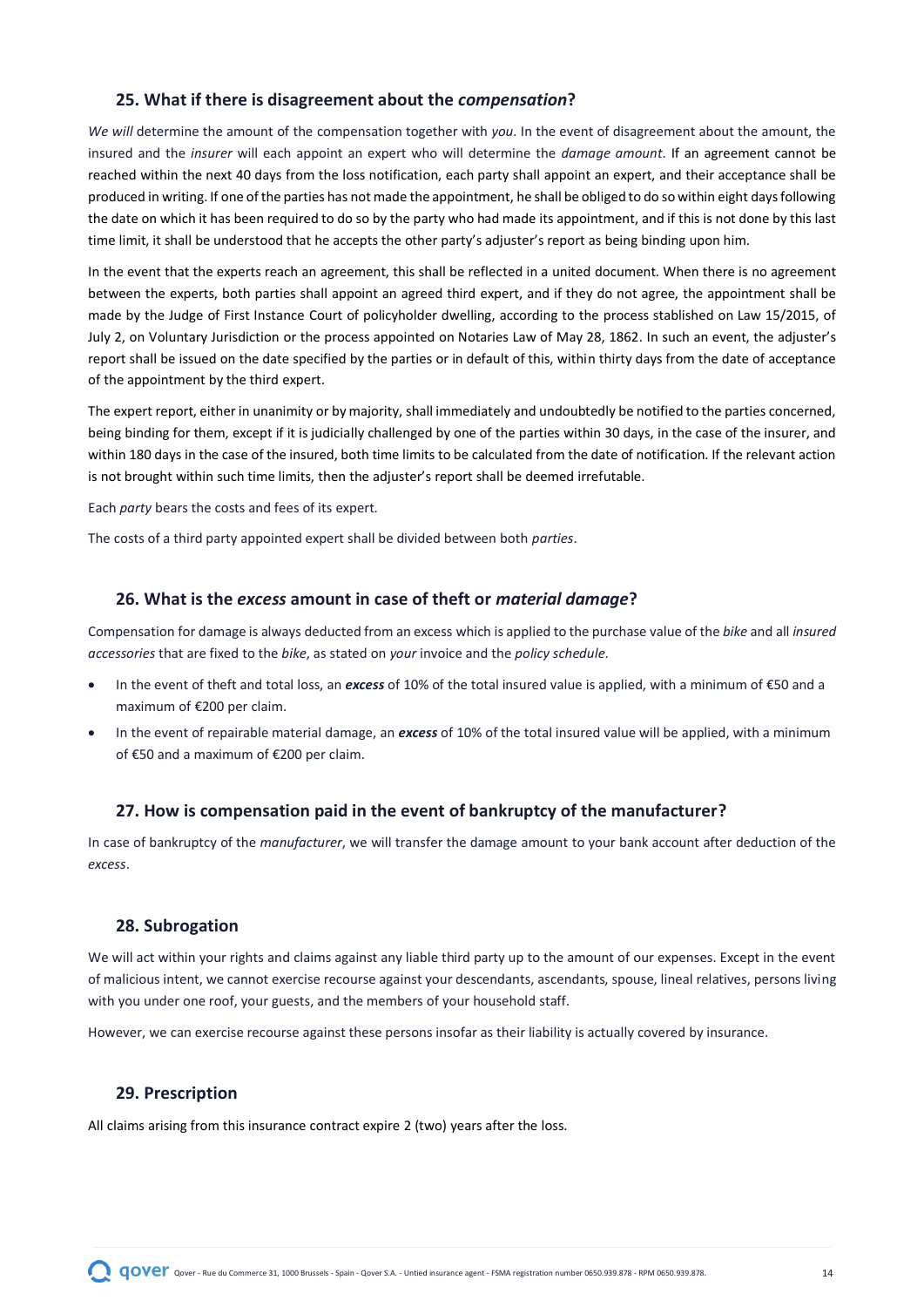# <span id="page-14-0"></span>**30. In case your policy differs from the insurance proposition**

If the content of the policy differs from the insurance proposal or from the agreed clauses, the policyholder may claim from the insurance company within a period of one month from the delivery of the policy to remedy the existing divergence. After this period has elapsed without making the claim, the provisions of the policy will be followed.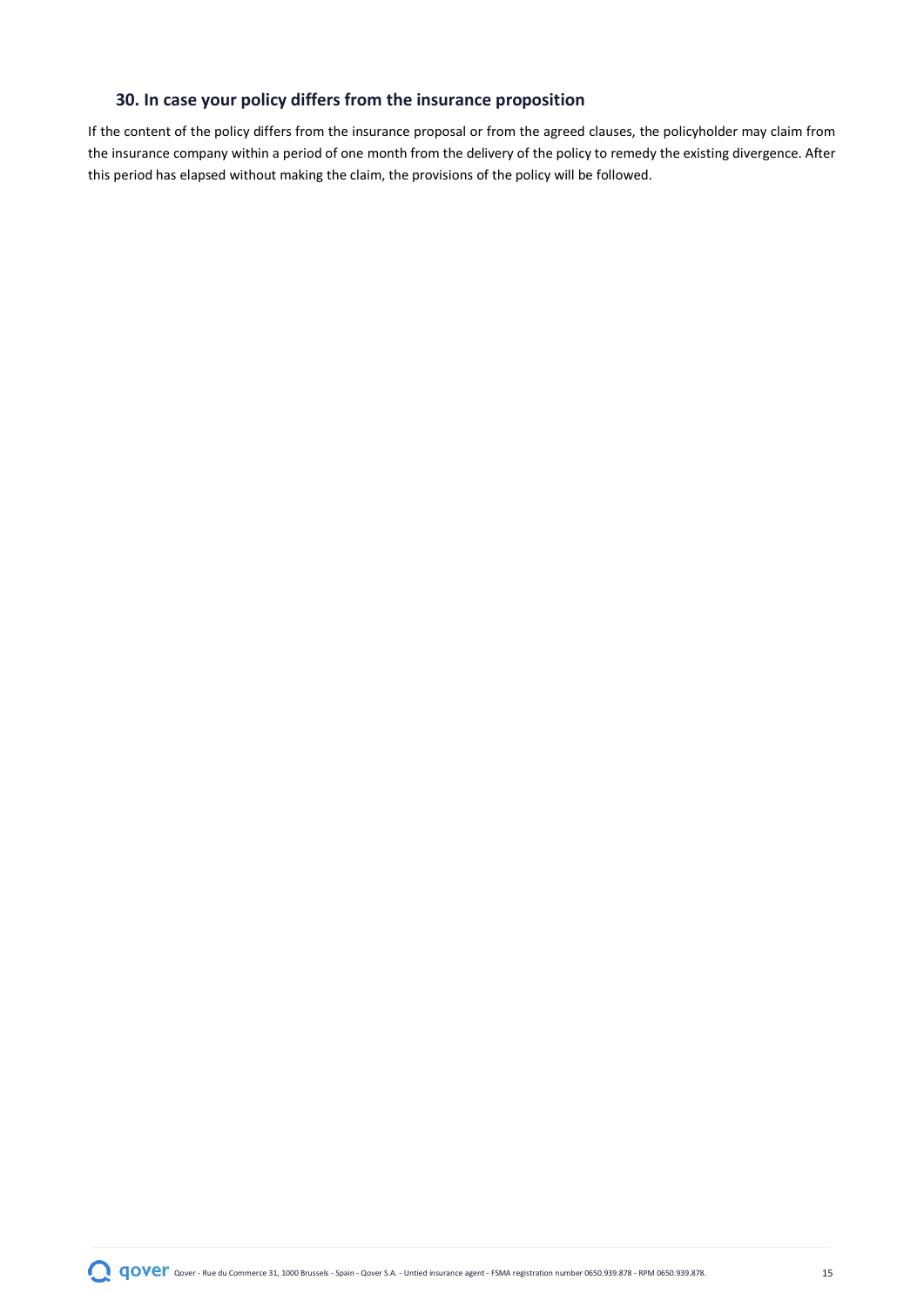# <span id="page-15-0"></span>**B. What are your obligations under this insurance contract?**

# <span id="page-15-1"></span>**1. What obligations do you have to communicate the correct data and circumstances?**

# **A. When entering into the insurance contract:**

The *policy schedule* have been drawn up on the basis of *your* answers to the questions upon signing this insurance contract.

#### If *you* want to cover a used *bike*, *you* must:

- Send *us* 5 photos (front, rear, left, right and serial number) of the *insured bike* within 14 days of the conclusion of your insurance contract;
- Provide *us* with the serial number of the *insured bike* within 14 days of the conclusion of your insurance contract;
- Be in possession of:
	- Proof of purchase of your *bike* (which can be established with a purchase invoice, in case of purchase from a professional seller or a copy of the bank check or proof of the bank transaction, in case of purchase from a private person);
	- In case of purchase from a private person *you* must be in possession of the original purchase invoice of the former *bike* owner.

#### **If** *you* **do not do this,** *we will cancel your* **insurance contract and refund the insurance premium paid.**

The insured value of a used bike may not exceed the amount stated on the original purchase invoice.

If you want to cover a new bike that you bought less than 30 days ago, you must provide us with the serial number within 14 days of the start date of your insurance contract.

#### If *you* want to cover a new *bike* that you bought more than 30 days ago, *you* must:

- Send *us* 5 photos (front, rear, left, right and serial number) of the *insured bike* within 14 days after the start date of your *insurance contract*;
- Provide *us* with the serial number within 14 days of the start date of *your insurance contract*;

**If you do not do this, we will cancel your insurance contract and refund the insurance premium paid;**

#### **B. During the term of the** *insurance contract***:**

*You* must notify *us* as soon as possible of any changes that may occur during the course of the insurance contract which may affect elements and statements contained in *your policy schedule*. If *you* move, *you must always inform us* of *your* new address.

# <span id="page-15-2"></span>**2. What obligations do you have in terms of** *premium payment***?**

You are obliged to pay the *premiums* (including taxes and costs) on the main *premiu*m due date. Every year, we calculate the *premium* based on the information stated in your *policy schedule*. We will inform you of this *premium* before the annual *main expiry date*, together with your new *policy*.

# <span id="page-15-3"></span>**3. What happens if you fail to comply with these obligations?**

If you fail to comply with the obligations when entering into and during the term of the *insurance contract*, this may result in:

- 1. Adjustment of the *premium*;
- 2. Cancellation of the *insurance contract*;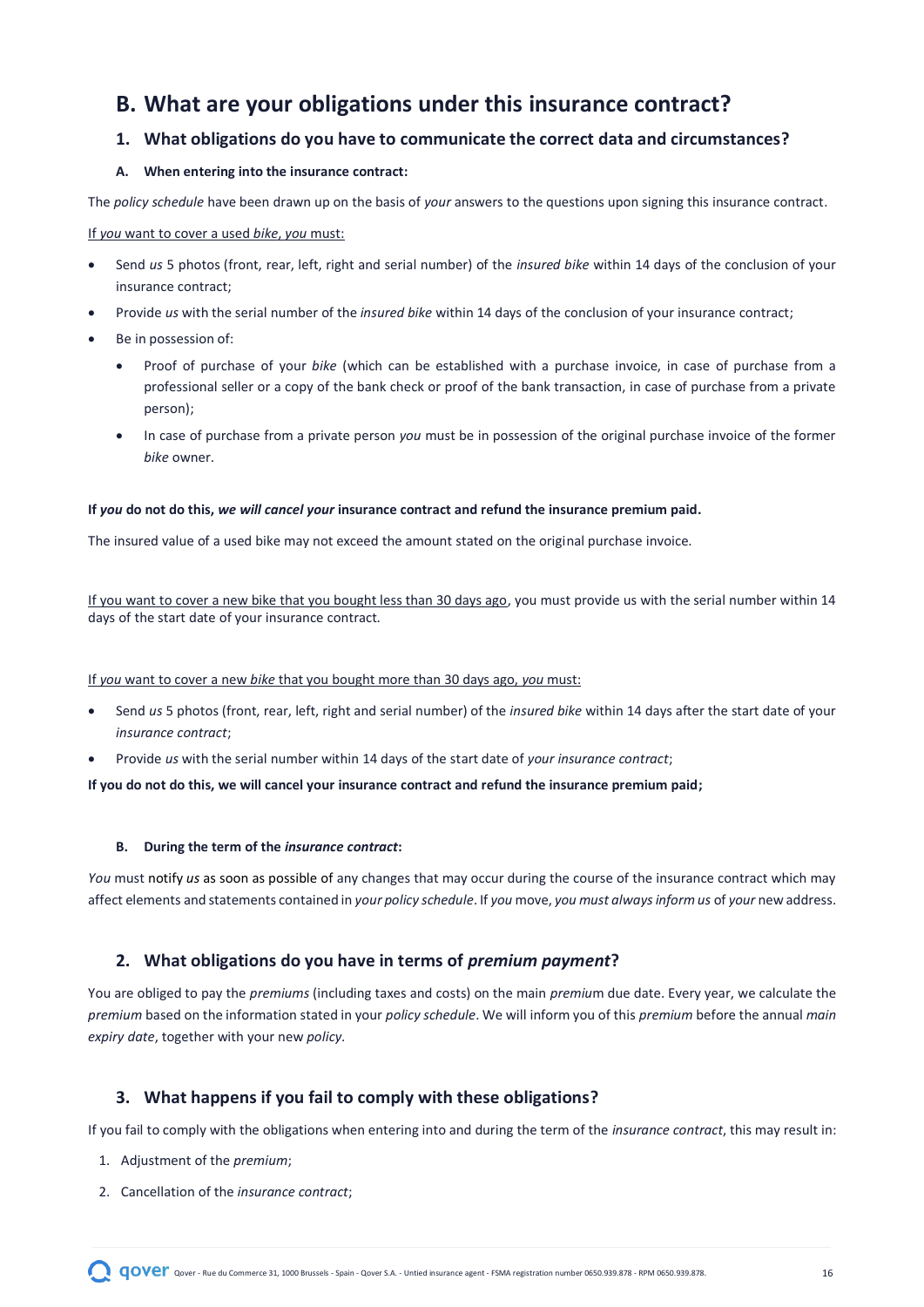- 3. Nullity of the *insurance contract*;
- 4. Refusal of *damage* or application of the ratio between the *premium* paid and the *premium* that you normally should have paid.

We hereby act in accordance with the legal provisions.

If it is the fault of the policyholder that the first premium has not been paid or that the single premium has not been paid when it falls due, we shall have the right to resolve the insurance contract or to demand payment of any such premium by way of a summary enforcement process based on the policy. Unless otherwise agreed, if the premium has not been paid before the loss occurs we shall be discharged from our obligation to compensate.

# <span id="page-16-0"></span>**4. What do we expect from you in case of claims?**

#### **A. In case of theft and material damage:**

- 1. That *you* report the theft of your insured *bike* to the Police within 24 hours.
- 2. That *you* report any *damage and theft* as soon as possible and this within 7 days after the damage or the theft occurred. Use the claim form available at *claims.qover.com;*
- 3. That *you* cooperate in the handling of the claim: we understand below that communicating any useful information or written confirmation as well as any element can facilitate or influence the handling of the damage;
- 4. That *you* take all possible measures to limit the extent of the damage;
- 5. *You* must provide *us* with the original invoice of the *insured bike.*
- 6. If it is possible to repair your bike, you must go to a repair shop and provide us with an estimate of the damage before the repair is carried out.
- 7. In case of theft:
- *You* must report the incident to the police within 24 hours and provide us with the case number and any useful information about the insured *bike*.
- *You* must provide us with the relevant information about the *bike* and its location (through the manufacturer's theft deterrent system, if applicable), as well as any useful information found in the *manufacturer*'s mobile application. *You* must report the *bike* as stolen immediately after damage in your mobile application, allowing the *manufacturer* to trace the *bike* from the time of the facts being traced.
- *You* authorize the *Insurance Intermediary and* the *Insurer* to receive this information.
	- 8. For second-hand bikes *you must also* provide us with:
- Proof of purchase of your *bike*, which can be established with:
	- a) A purchase invoice, in case of purchase from a professional seller;
	- b) A copy of the bank check or proof of the bank transaction, in case of purchase from a private person;
- In case of purchase from a private person *you* must be in possession of the original purchase invoice of the former *bike* owner.

#### **Affidavits are not considered as evidence.**

**If you fail to comply with this obligation, we will refuse to intervene to the extent that we suffer damage or a reasonable disadvantage as a result of the shortcoming.**

#### **B. In case of Emergency expense:**

When claiming for the Emergency expense guarantee the *insured* will have to prove and provide:

- 1. The above-mentioned information in case of theft, vandalism or material damage;
- 2. Supporting documents, proving the causal link between the *event* and the costs incurred: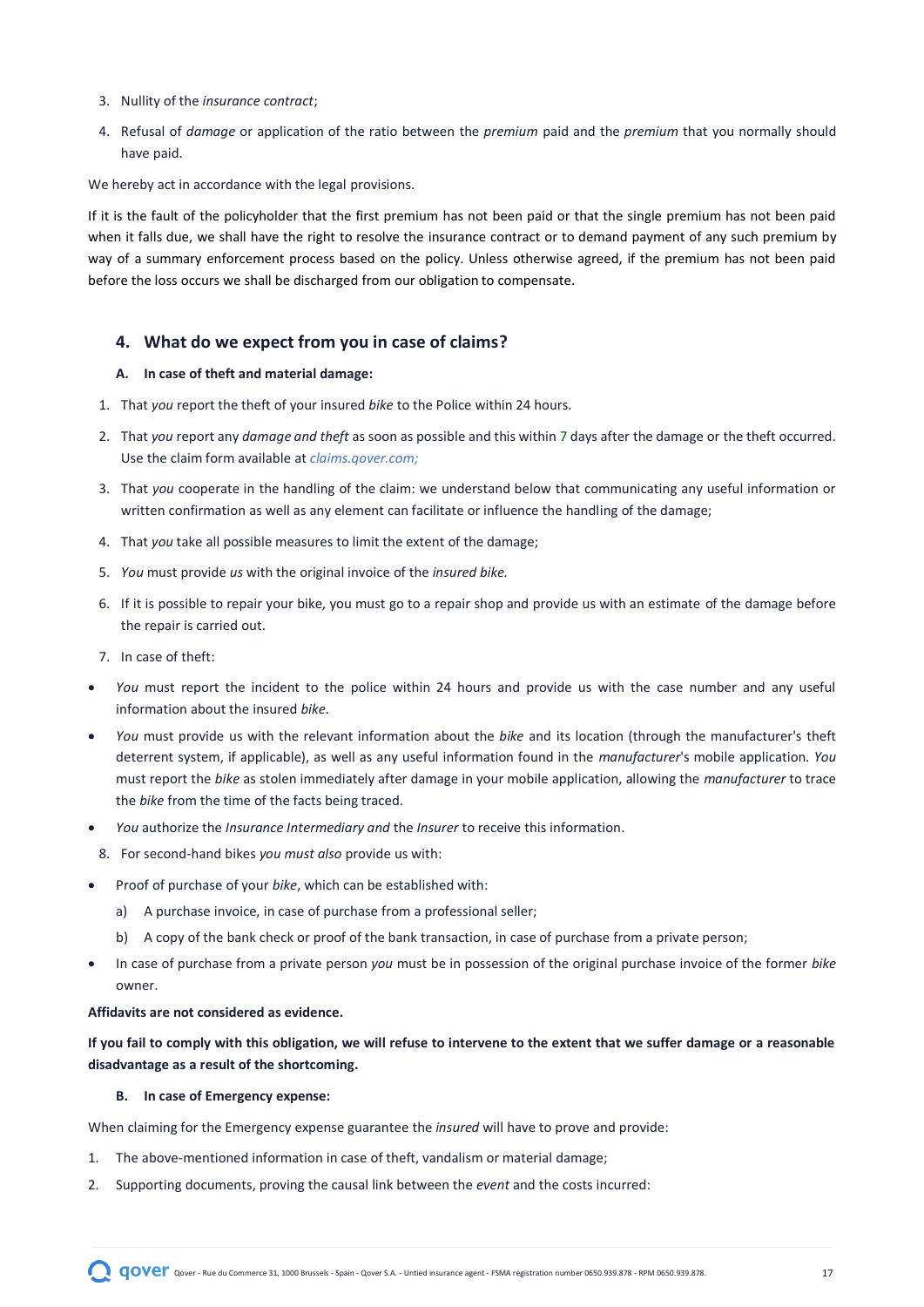- Invoices and proof of payment for the costs incurred; and
- Pictures of the *damages on the insured bike or e*vidence of the injury with the *insured bike (pictures of the insured with his bodily injuries and his bike) ;*

# <span id="page-17-0"></span>**5. Where is this Insurance** *contract* **valid?**

**The guarantees** are valid for claims that have occurred in a country within the European Union, in the United Kingdom of Great Britain and North Ireland, in the principalities of Andorra and Monaco, in the Vatican City, Iceland, Liechtenstein, Norway, San Marino and Switzerland.

# <span id="page-17-1"></span>**6. Which courts and tribunals are competent in case of a dispute of this** *insurance contract***?**

In the event of litigation in relation to this insurance contract, the Courts and Tribunals of the Insured's place of residence in Spain will be deemed competent. This insurance contract will be interpreted in accordance with the Spanish law.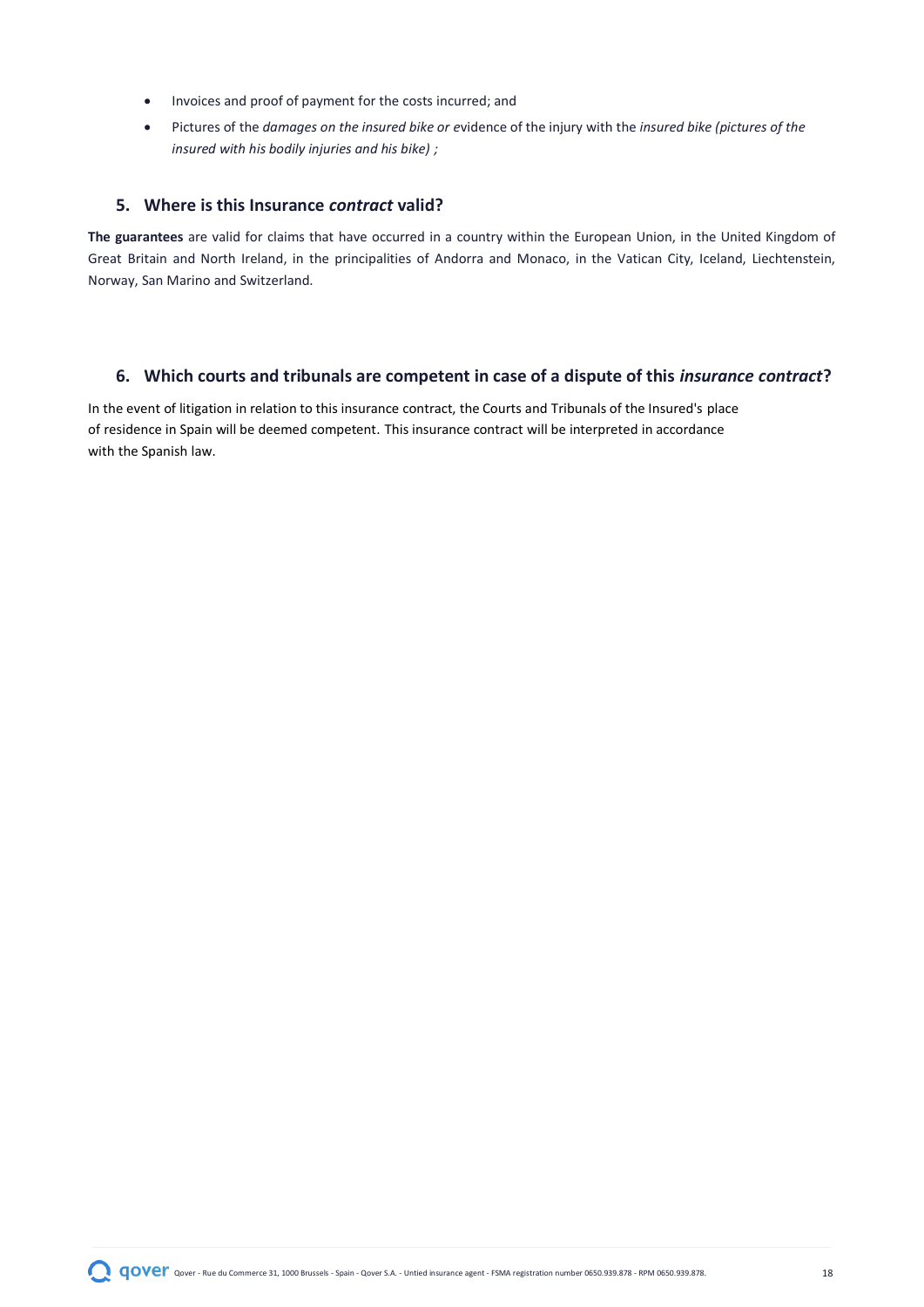# <span id="page-18-0"></span>**Glossary**

# **ACCESSORIES**

Additional bike related elements that are firmly installed on the *bike,* however not originally delivered with or on the bike, but bought additionally at the initial sale or afterwards.

# **ACCIDENT**

Any sudden, involuntary, and unforeseen event with the insured bike, irrespective of whether the bike is in motion, and which immediately results in the insured bike no longer being suitable for traffic or riding it is dangerous according to traffic regulations.

#### **AGREED LOCK**

#### Any lock:

- (i) rated gold or silver by Sold Secure [\(https://www.soldsecure.com/\)](https://www.soldsecure.com/); or
- (ii) rated Category 2 or better by ART (*<https://www.stichtingart.nl/art-foundation/>*); or
- (iii) rated Category 2 or better by FUB (*[https://www.fub.fr/moi-velo/ma](https://www.fub.fr/moi-velo/ma-securite/equipement/antivols)[securite/equipement/antivols\)](https://www.fub.fr/moi-velo/ma-securite/equipement/antivols);* or
	- (iv) rated Category 10 or better by ABUS (*[https://mobil.abus.com/uk/on](https://mobil.abus.com/uk/on-road/Locks/Folding-Locks)[road/Locks/Folding-Locks](https://mobil.abus.com/uk/on-road/Locks/Folding-Locks)*)
	- (v) AXA Hiplok, Kryptonite, Linka (with chain), Master Lock, Texlock, Trelock that are VdS approved lock of class A+ or B+
	- (vi) VdS approved lock of class A+ or B+
	- (vii) Onguard locks
	- (viii) SRA Locks

#### **COMPENSATION**

The amount of the costs that we will pay you under this *insurance contract* after the application of the contractual conditions included.

### **DAMAGE (INSTANCE)**

The occurrence of a sudden and accidental covered event that damages *your insured bike*.

#### **EXCESS**

This is the amount that will remain for your account in the event of a claim.

### **FIRST SALE**

The date on which the first owner of the *bike* purchased it.

### **FIXED ORIGINAL ACCESSORIES**

Original accessories that are delivered with or on the *bike*, as supplied by the *reseller* or *manufacturer*. Fixed Original accessories are always firmly installed on the *bike* and listed on the purchase invoice of the *initial sale* of the *bike*.

# **FIXED POINT**

A non-movable object, part of which consists of a fixed, immobile and rigid element made of stone, metal or wood, connected to a solid wall or to the ground. We consider a bike rack attached to a vehicle to be a fixed point.

#### **INSURED VALUE**

Means the insured value of the insured bike specified in the *policy schedule*. This is the amount, subject to any applicable excess and depreciation, which we will compensate in the event of a loss, subject to the terms and conditions of this *policy*.

#### **MAIN EXPIRY DATE**

Date on which the current insurance contract ends but is tacitly renewed without notice for a period of one year. This date can be found in your *policy schedule*.

#### **MATERIAL DAMAGE**

Material damage caused to the insured *bike* as a result of an *accident*.

# **PLACE OF RESIDENCE**

The place in Spain where you are registered in the civil status registers and where you usually stay with your family.

#### **POLICY/INSURANCE CONTRACT**

The document in which the policy schedule is recorded, which together with the general terms and conditions constitute your insurance contract.

#### **POLICY SCHEDULE**

The document that the *policyholder* receives after the *insurance contract* has been concluded and which shows the *insurance contract*.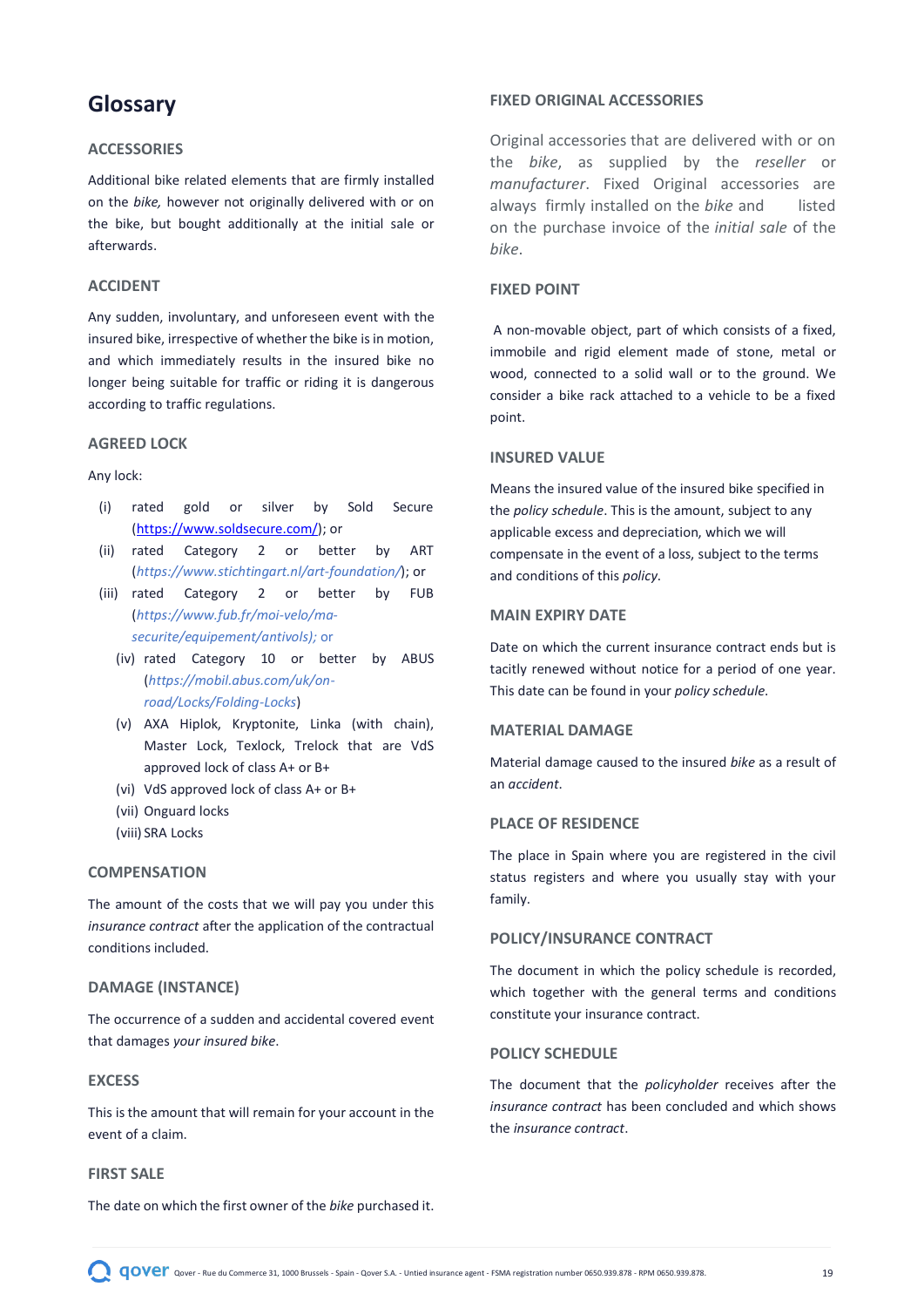#### **PREMIUM**

The amount that the policyholder has to pay in exchange for the cover included in the insurance contract.

#### **REPAIRER**

The repairer is understood to mean: any recognised trading company that hold legal permits with regards to the assessment, maintenance, and repair of bikes.

#### **TERRORISM**

A clandestine organised action or threat of action with ideological, political, ethnic or religious intentions, carried out individually or by a group, involving violence against persons or the economic value of a material or intangible property is wholly or partially destroyed, either to impress the public, to create an environment of insecurity or to put pressure on public authorities or to hinder the movement or normal operation of a service or an undertaking.

#### **THEFT**

The disappearance of an insured bike or part thereof as a result of theft, not committed by, or with the cooperation of the insured or one of his family members.

To benefit from the guarantees, you must first report the theft to the police. The details of reporting such and the case number must be communicated to the insurer.

## **THE RESIDENCE DESIGNATED BY YOU**

The place where you are temporarily staying, elsewhere than the place of residence,

#### **VANDALISM**

The damage caused by third parties by a foolish and unreasonable act such as graffiti or intentional damage.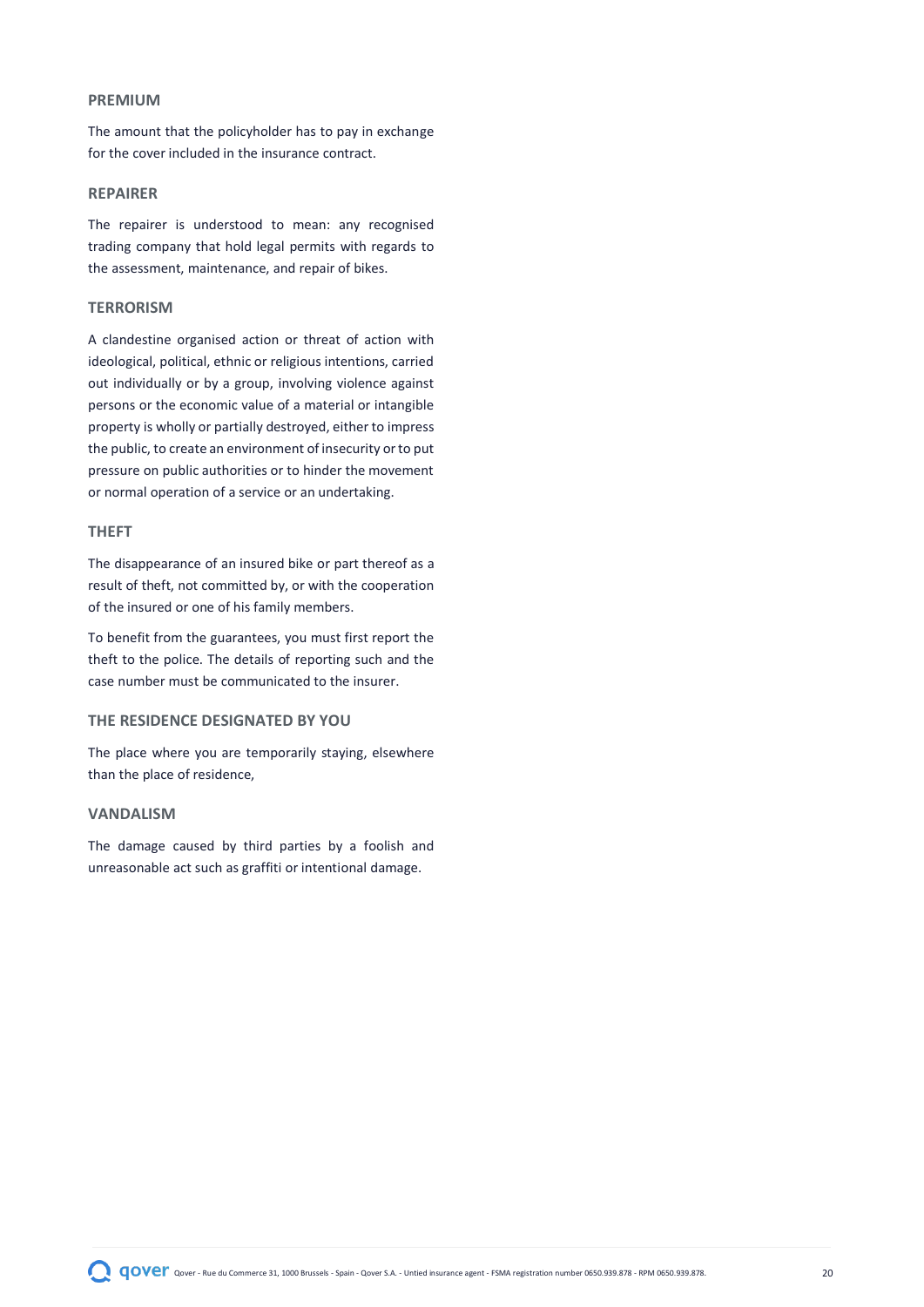# <span id="page-20-0"></span>**Information on the protection of privacy**

The information below sets out how we deal with your data as your insurer. For further information on how Qover handles your data, please refer to Qover's data privacy policy, which can be found at: *<https://www.qover.com/terms-policies/data>*.

Organic Law 3/2018, of December 5, on Protection of Personal Data and guarantee of digital rights will be applicable in national territory.

In order to manage your contract, Qover and Wakam act as joint controllers, as defined in the GDPR.

### **Introduction**

In the context of the services and products that **Wakam** and its partners (together "we", "us", "our") provide you with, you are required to communicate your personal data ("personal data" or "data") to others. This Privacy Notice is made available to you in order to help you better understand how we collect, process and protect your personal data. In this Privacy Notice, references to "your personal data" include other people's personal data that you provide to us. Where you provide other people's personal data to us in connection with your policy, you must ensure that the information set out in this Privacy Notice has been communicated to them.

We are committed to comply with applicable data protection regulations, and in particular Regulation (EU) 2016/679 of the European Parliament and of the Council of 27 April 2016 on the protection of natural persons with regard to the processing of personal data and on the free movement of such data, and repealing Directive 95/46/EC (General Data Protection Regulation).

# **Categories of personal data collected**

In the course of providing our products and services, we may collect and use personal data about you, such as:

- Information relating to your identity (surname, first names, postal address, telephone number, e-mail address...)
- Policyholder information (insurance policy number, bank account number, payment card details, billing, payment history, etc.)
- Claim information (claim number, date and reason for loss, call history, loss details, policy reference number and supporting documents)
- Information about the insured bike (make, model, serial number, registration number, identification number, date of purchase, etc.).

As part of the processing of these data, we may collect data relating to offences, convictions and security measures at the time of your subscription to the insurance contract, during the execution of this contract or as part of the dispute management process. Some of our products may involve the processing of so-called "sensitive" personal data, such as health data. This data will be processed solely for the purpose of fulfilling our commitments to you and in strict compliance with the legal provisions applicable to such data. You can choose whether or not to provide us with this data. We may not be able to provide you with specific products or services if you do not provide us with certain data.

#### **Why we process your personal data**

Your personal data is used for the following purposes:

- The management of your contract and insurance policy, the execution of contract guarantees (including claims management) and the management of claims and disputes, such processing being necessary for the execution of your contract;
- Risk control and monitoring, which enables us to prevent fraudulent activities and ensure the recovery of sums due and is therefore necessary based on our legitimate interests;
- The elaboration of statistics and actuarial studies, which enables us to improve the offers and services offered and is therefore necessary based on our legitimate interests;
- Preventing insurance fraud and money laundering in order to comply with our legal obligations.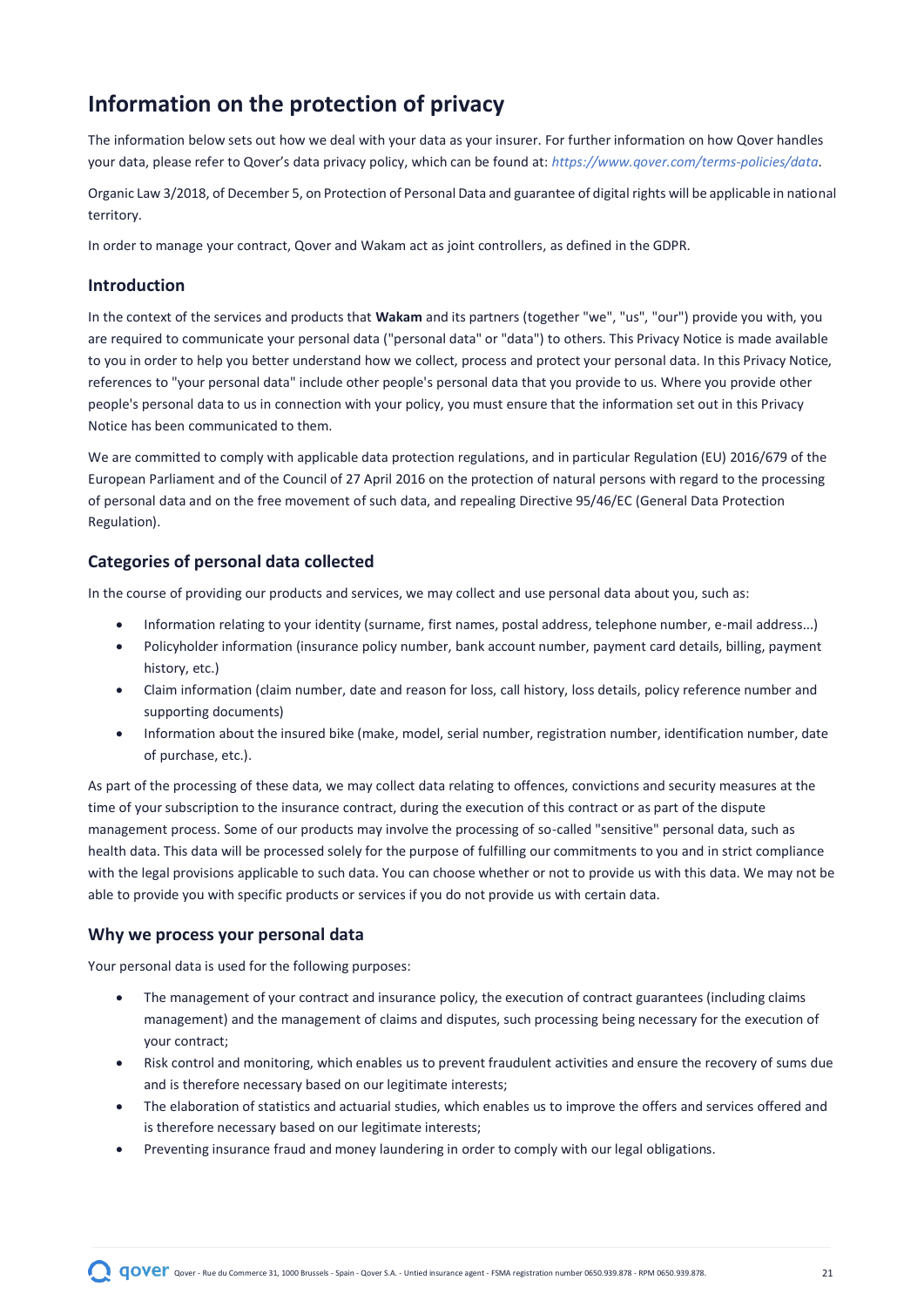# **Disclosure of your personal data**

Your personal data may be disclosed to the following third parties:

- To our group companies such as our parent company and its affiliated companies;
- To our service providers and subcontractors, for the purposes of managing and executing your contract;
- To other insurance companies (intermediaries, reinsurers);
- To public authorities, in order to prevent or detect fraud or any other criminal activity and to meet our legal and regulatory obligations.

### **International transfers of your personal data**

We may transfer your personal data outside the European Union, particularly to countries that are not considered to provide a sufficient level of protection according to the European Commission. In order to ensure an adequate level of security, such transfers will be governed by the Standard Contractual Clauses established by the European Commission, or by other appropriate safeguards in accordance with the Data Protection Legislation.

#### **Personal data retention period**

Your personal data will be kept for the time strictly necessary for the provision of the service and the execution of the contract, and in accordance with our data retention policy. Your personal data may also be retained for any additional period required or permitted by applicable legal provisions, including the statute of limitations to which we are subject.

### **Your rights**

In accordance with the Data Protection Legislation, you have the right to access, rectify, delete, limit, oppose, request data portability, not to be subject to an automated individual decision-making (including profiling), as well as the right to give instructions regarding the use of your personal data posthumously. Please note that the exercise of these rights is however not absolute and is subject to the limitations according by applicable law.

If you consider that the processing of your personal data constitutes a violation of the Data Protection Legislation, you also have the right to file a complaint with the Agencia Espanola de proteccion de datos, C/ Jorge Juan, 6 28001 – Madrid. Tel: +34 901 100 099 or +34 912 663 517.

To obtain a copy of your personal data held by us, for more information or to exercise your rights relating to your personal data, please contact us at the address or email address indicated in the section below.

### **Contact us**

If you have any questions or queries regarding the use of your personal data, or to exercise your rights relating to such personal data, please contact our Data Protection Officer at the following address:

Wakam Délégué à la Protection des Données 120-122 rue Réaumur 75002 Paris, France

Or by email to: *[dpo@wakam.com](mailto:dpo@wakam.com)*

# <span id="page-21-0"></span>**Fraude**

Any fraud or attempted fraud against the insurance company, when drawing up the claim report or answering the questionnaires, not only entails the termination of the insurance contract but is also subject to prosecution under the Criminal Code. In accordance with the law on the protection of privacy, he or she is informed and, if necessary, is given the opportunity to have the information relating to him or her corrected.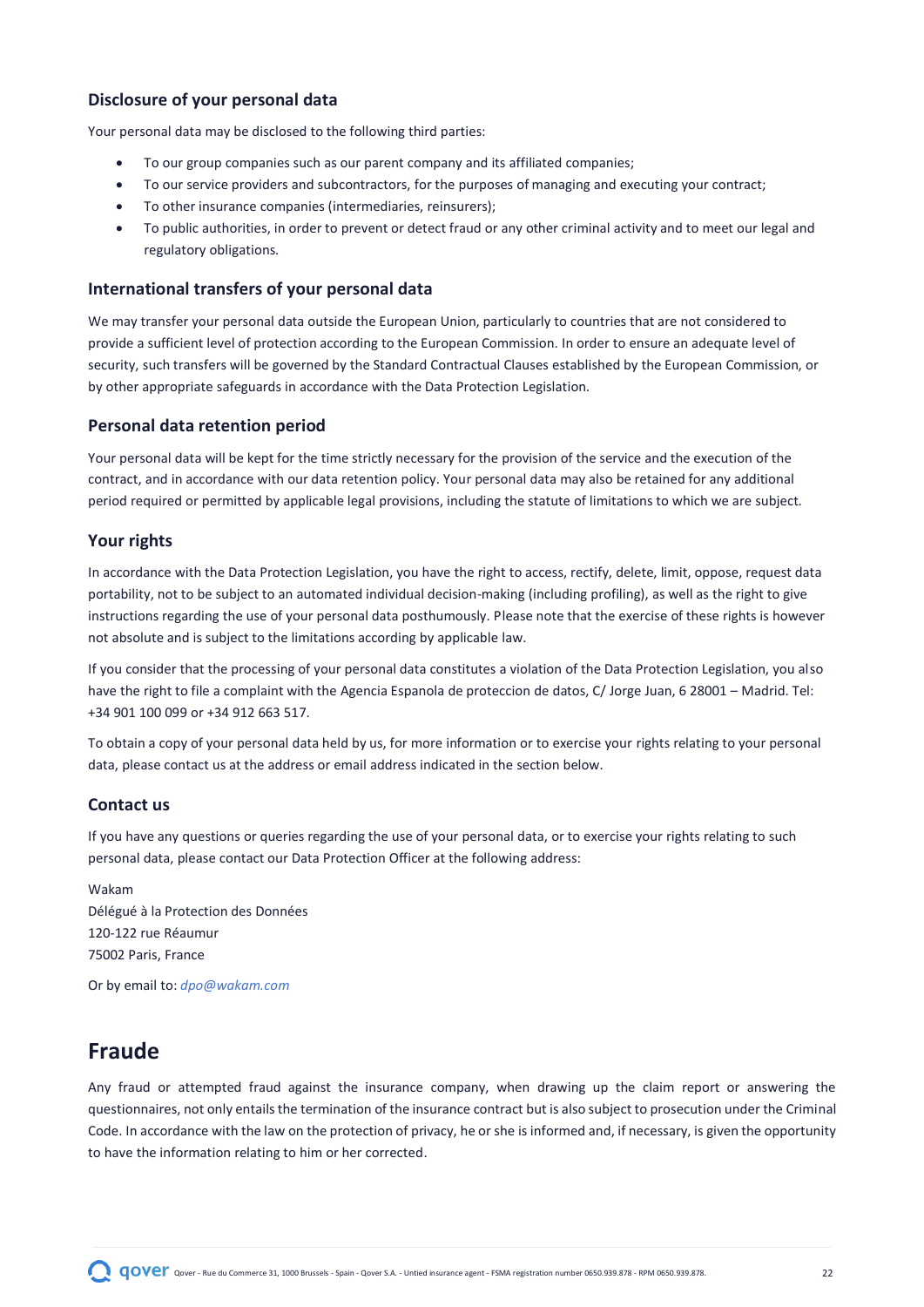# <span id="page-22-0"></span>**Translation**

We have written these terms and conditions to make them clear and understandable for all our customers. They are written in Spanish language but we also provide our clients with a translation of our general terms and conditions in English. We have taken great care to ensure that this translation conforms to the official versions of the general terms and conditions. However, it is possible that some stipulations may remain open to interpretation and lead to ambiguity. In case of ambiguity, the official Spanish version will be the only correct and main version.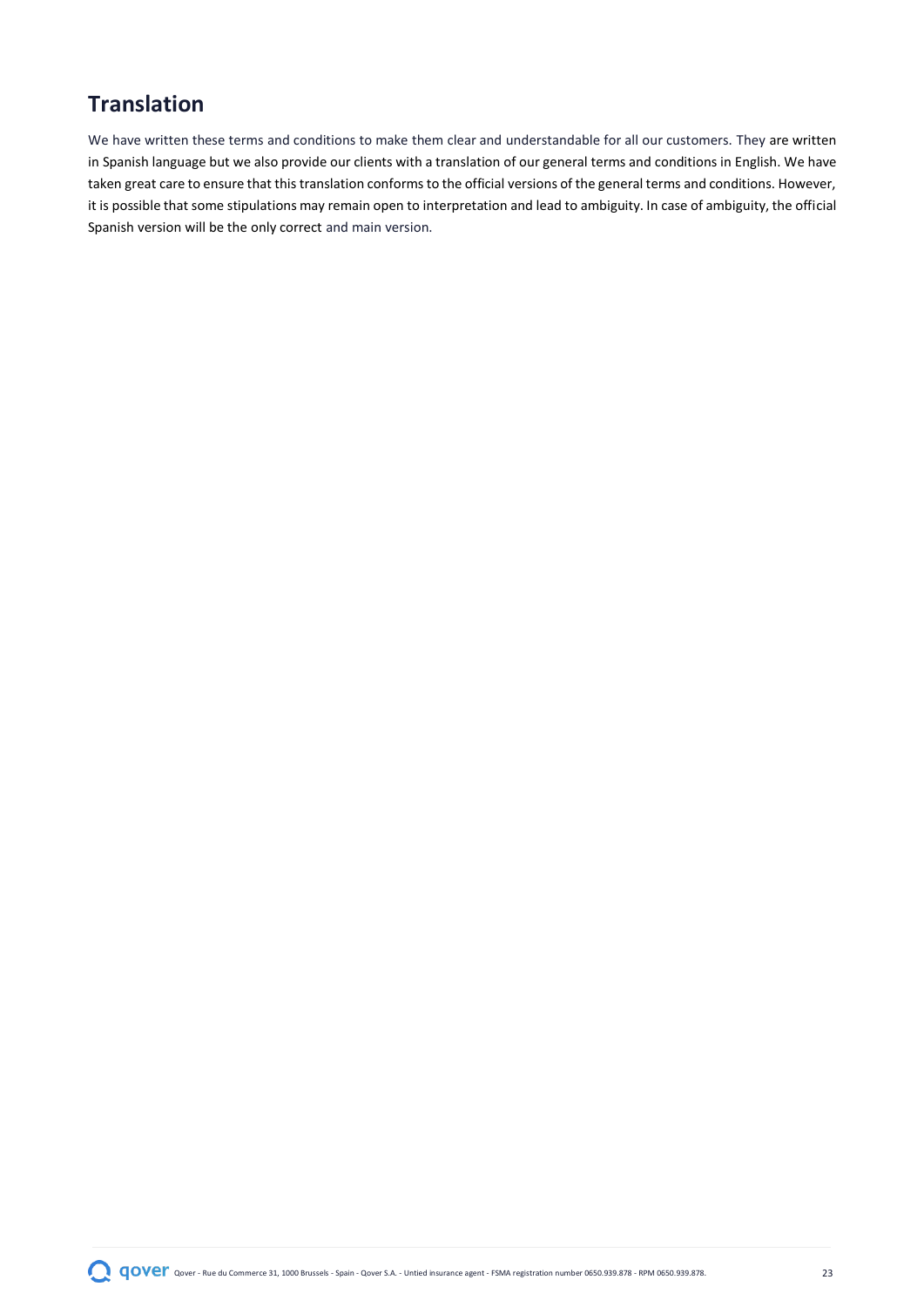# <span id="page-23-0"></span>**Insurance Supervisory Authority**

As part of this insurance contract, the Insurance intermediary and the Insurer are submitted at the authority of the Dirección General de Seguros y Fondos de Pensiones, Paseo de la Castellana, 44, Madrid, 21 28010 Madrid.

Qover N.V., as a Belgian insurance intermediary, is also submitted at the authority of the Financial Service and Markets Authority of Belgium located at Rue du Congrès 12-14, 1000 Brussels, Belgium

Wakam, as a french insurance company is also submitted at the authority of the Autorité de Contrôle Prudentiel et de Résolution (ACPR), 4 place de Budapest - CS92459 - 75436 Paris Cedex 09, France.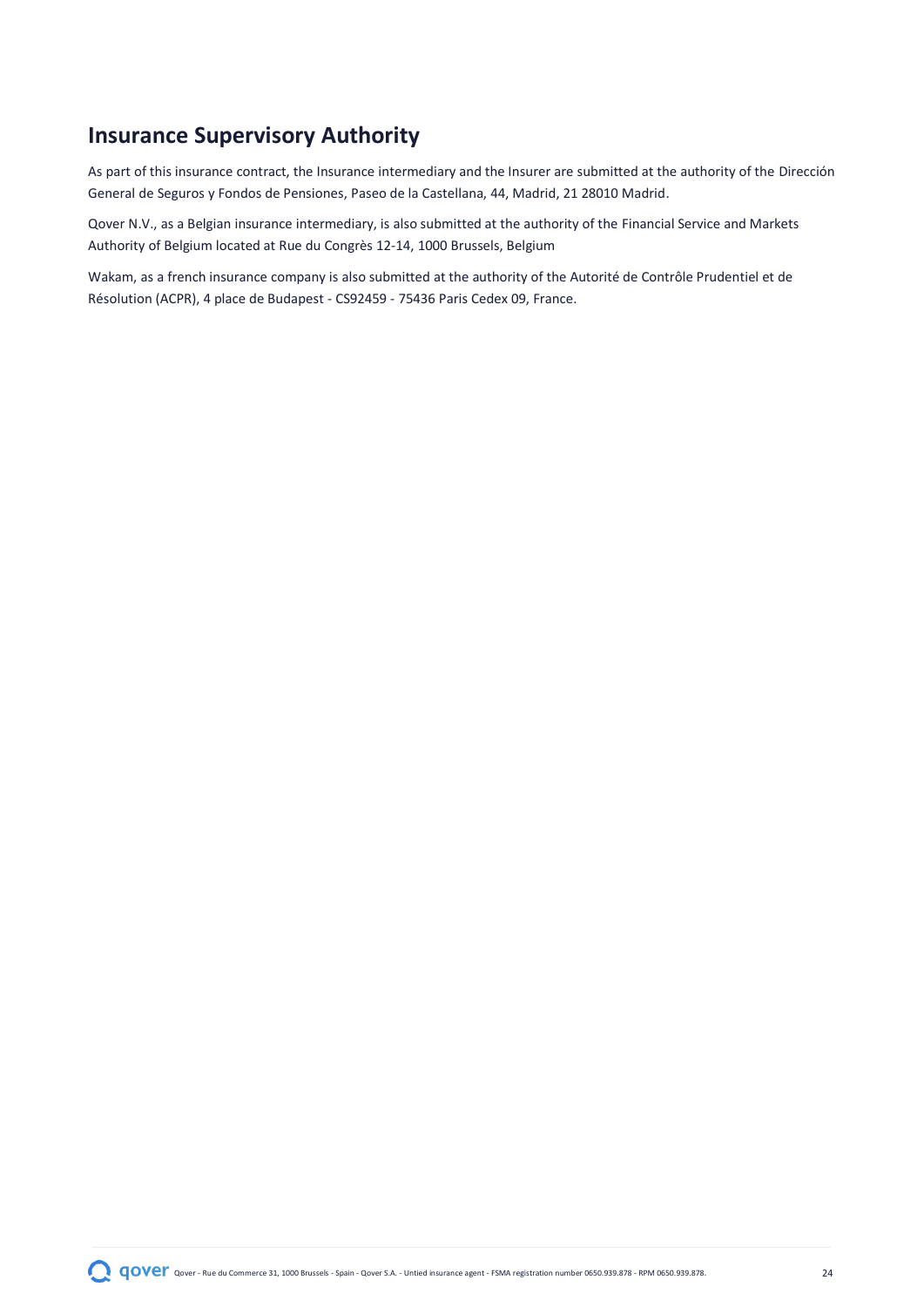# <span id="page-24-0"></span>**SPANISH CONSORTIUM CLAUSE**

The following provisions apply automatically if your residence dwelling is situated in Spain.

The Spanish Insurance Consortium will reimburse you for property damage losses arising from extraordinary events occurring in Spain. (This clause is an extract translated in English of the "Consorcio de compensación de Seguros" clause. You can consult the Spanish version on [www.consorseguros.es](http://www.consorseguros.es/) which will prevail in case of doubts or misinterpretation or at the end of the English translation).

In accordance with applicable regulation, you are entitled to agree to cover extraordinary risks with any insurance company that meets the conditions required by the applicable legislation:

#### **1. Exclusion of losses arising from extraordinary events occurring in Spain:**

**We do not cover losses or damage caused by the events described in item 2 below. You are insured against these events by the Insurance Consortium in return for the premium you have paid and provided that one of the following circumstances apply:**

**a) The extraordinary events that are covered by the Insurance Consortium are not insured by us.** 

**b) Although you are insured under this policy, our obligations to reimburse you cannot be fulfilled because of our insolvency, or the subject of insolvency proceedings, or an audited winding up process or being involved in a winding up process controlled by the Insurance Consortium.** 

#### **2. The extraordinary events that are covered by the Insurance Consortium are not insured by us, and are the following:**

a) Earthquakes and tidal waves, extraordinary floods, (including storm surge), volcanic eruptions, unusual cyclonic activities (including extraordinary winds of more than 120 km/h and twisters), and the fall of astral bodies or meteors.

b) Violent acts resulting from terrorism, rebellion, sedition, insurrection, riot, civil commotion or general disorder.

c) Events or acts of the Military Forces or State Securities Bodies in peace time.

#### **3. What we cover:**

If the reimbursement you receive from the Insurance Consortium is less than what we would have paid had this clause not been in force, we will pay you the difference. However, the most we will pay in total is the amount insured.

#### **4. What is not covered by the** *Insurance Consortium***?**

**a) Those which do not give rise to compensation under Insurance Contract Law.** 

- **b) Those suffered by people or goods which are not insured by this policy.**
- **c) Those caused by a fault or defect of the insured item or its evident lack of maintenance.**

**d) Those caused by armed conflicts, though they are not preceded by a formal declaration of war.** 

**e) Those arising from nuclear energy despite the provisions of Law. However, direct damage in insured nuclear installations is covered when the damage comes from extraordinary risk affecting the installation itself.**

**f) Those caused by the simple action of time, and in the event of goods totally or partially damaged, those caused by the simple action of waves or ordinary undercurrents.** 

**g) Those caused by natural phenomenon different to the natural phenomena referred to in the above description of extraordinary events, in particular those caused by the increase of the subsurface level, hillside's movement, ground' sliding or settlement movements, rocks' landslide and similar phenomena, unless the damage is caused manifestly by the action of the rainwater causing simultaneously a situation of extraordinary flood in the area.**